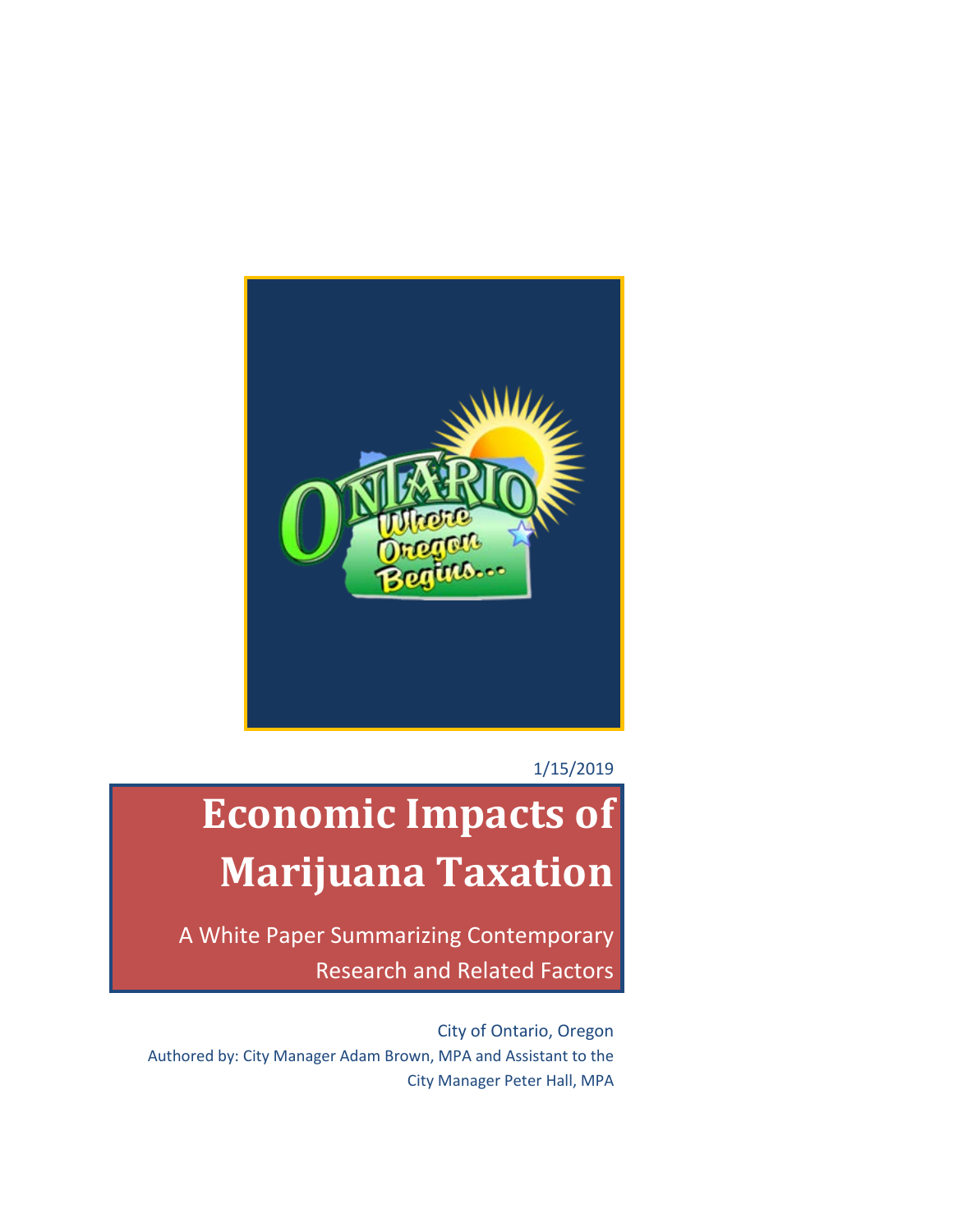# **Economic Impacts of Marijuana Taxation Policy**

A White Paper Summarizing Contemporary Research and Related Factors

City Manager Adam Brown, MPA and Assistant to the City Manager Peter Hall, MPA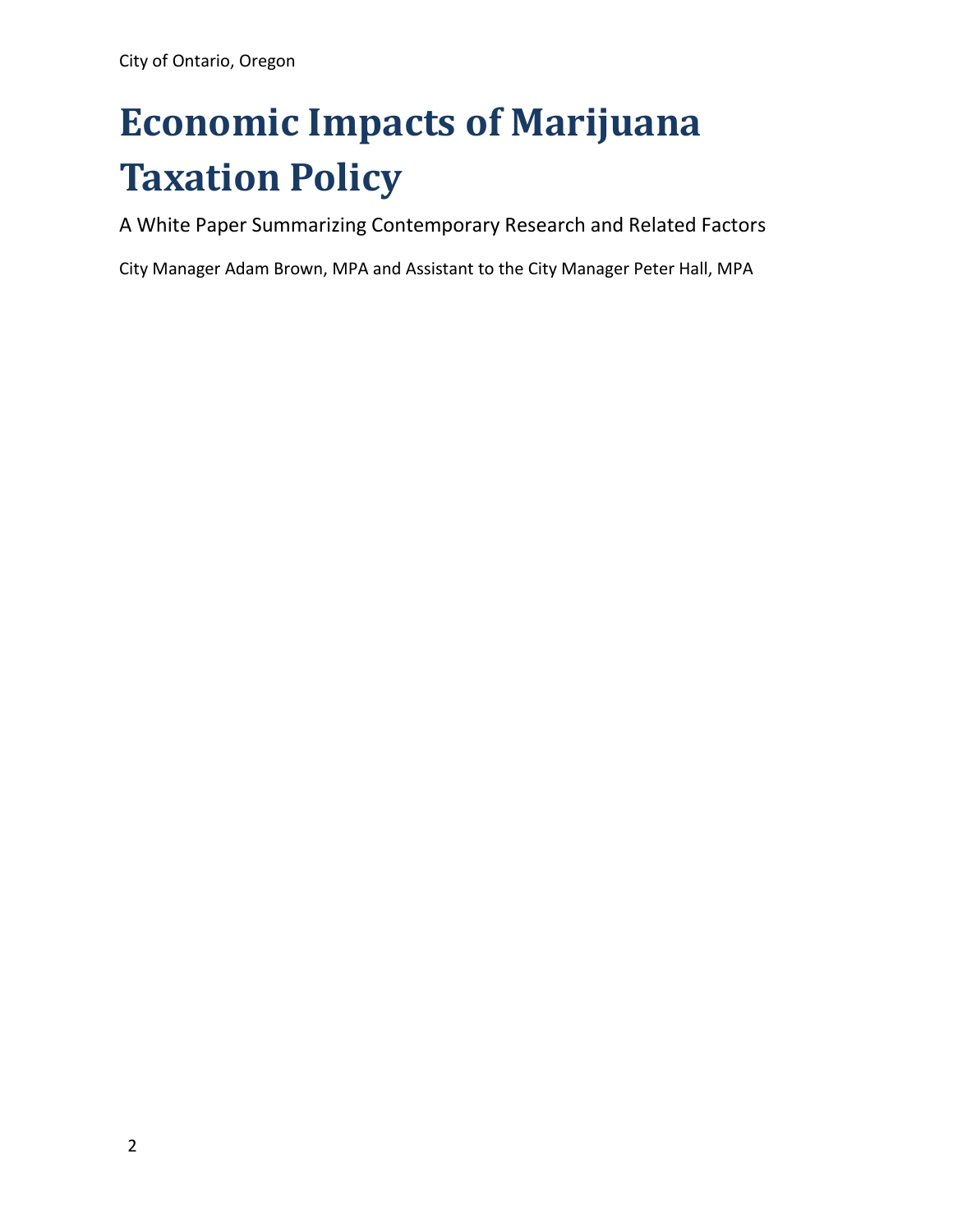# **Table of Contents**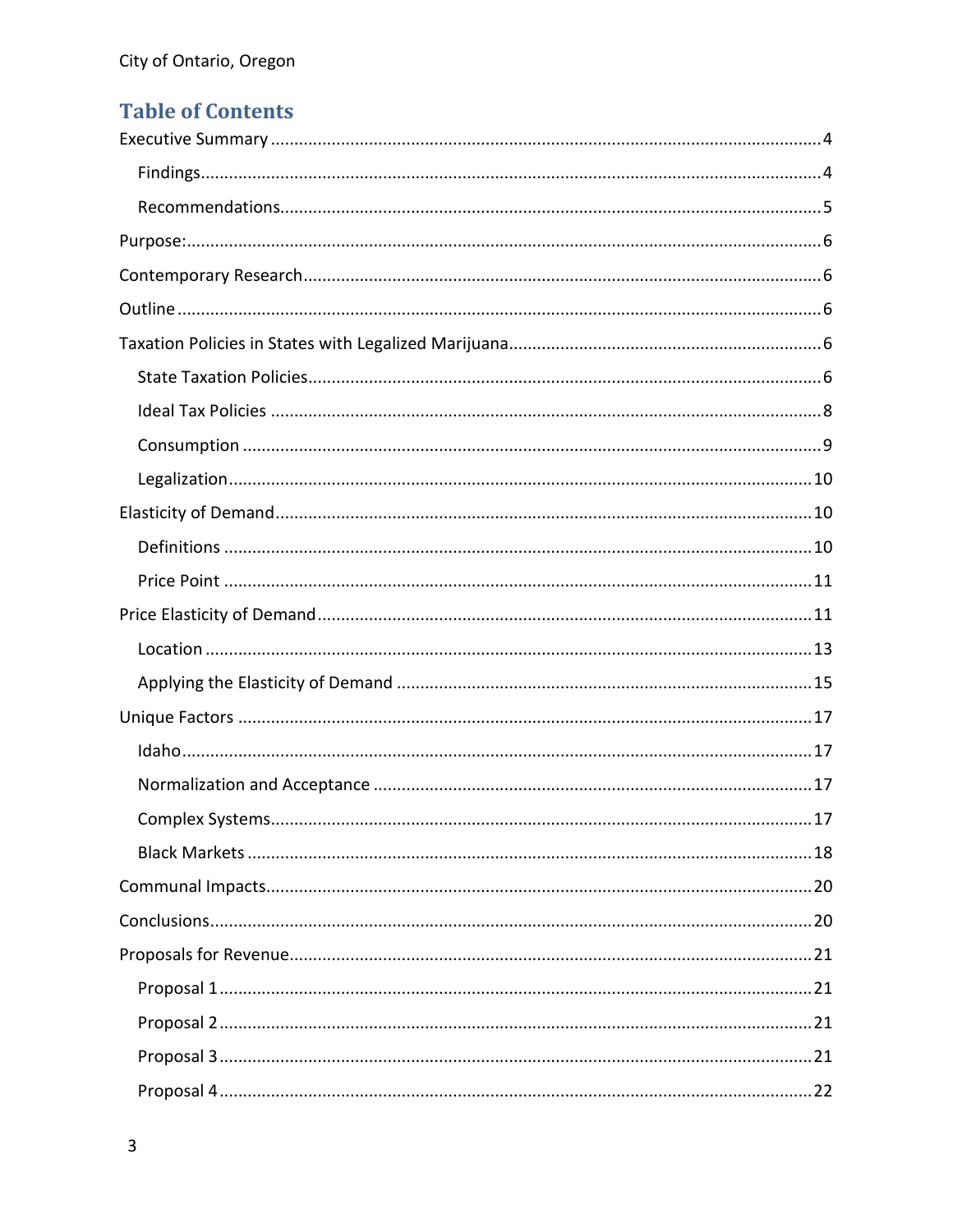# <span id="page-3-0"></span>**Executive Summary**

# <span id="page-3-1"></span>**Findings**

The research shows that Oregon's tax policy on marijuana is very generous compared to other legalized states nearby. The research shows that there is room to capture additional revenues without impacting the illicit sales market.

The research shows that marijuana is very inelastic at this point in the market. Price changes do not significantly impact the quantity demanded by customers and will therefore not decrease the number of sales or revenue.

Eighty percent (80%) of marijuana sold is used by daily users. An effective tax policy similar to cigarette taxation should eventually make up the majority of the cost of marijuana.

Legalization has shown to increase consumption. Consumers are willing to pay more to consume marijuana legally.

Most experts calculate price elasticity of demand, a measurement of how sensitive purchasing is to price, at -.3. To put that in perspective, the price elasticity of demand for cigarettes is generally expected to be at -.4.

The Washington case study shows that in reducing a 25% excise tax on each of the 3 phases in the supply chain to a flat sales tax on dispensaries, that growers, producers, and retailers pocketed much of the reduction in taxation (i.e. it was not passed on to consumers). This makes a case that there is additional room for taxation in Oregon's market.

The real question of whether Ontario's taxation capacity is higher than currently constituted is a question about location. The Treasure Valley of Eastern Idaho has a population of over 700,000 people who do not have access to legalized marijuana. A considerable amount of current sales 30 miles from the border in Huntington, Oregon comes from Idaho buyers. Given the convenience of being directly on Interstate 84 and being right on the border, it is expected that most of that traffic will stop in Ontario to purchase marijuana. Additional users will also come with the closer proximity.

Societies have a way of accepting things they once objected to. Normalization and acceptance can reasonably be expected over time. Consequently, Ontario will not enjoy this market capture permanently. At some point, it can be reasonably assumed that all states will legalize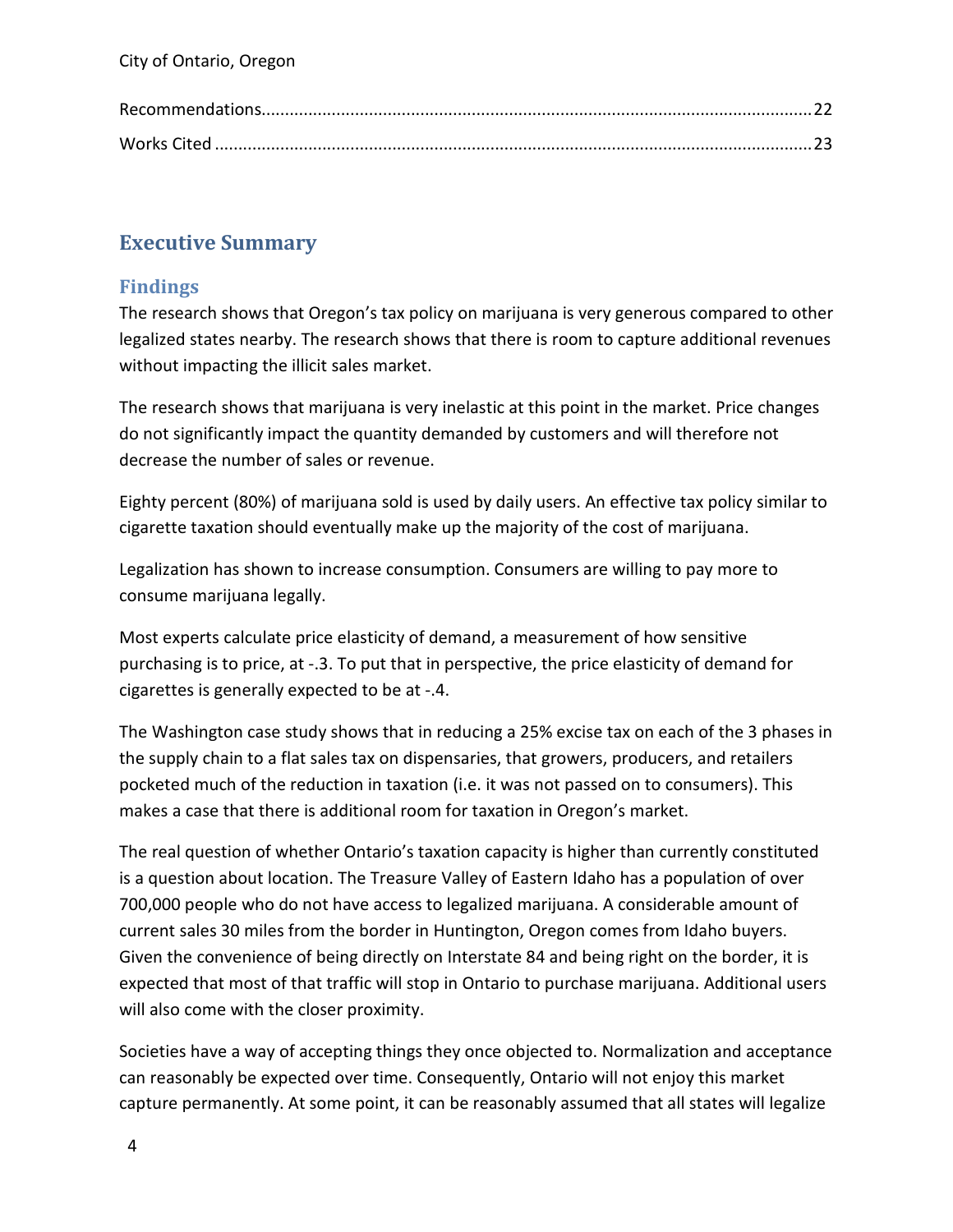marijuana at which point, Ontario, will see a significant loss to their revenue. Tax policies will have to be flexible to adapt. Ontario should use the revenue it receives not to add new programs, but to improve the community before this advantage is lost.

Black Markets should not be looked at as a dichotomous choice. In other words, we should not be talking about the choice between whether a black market thrives or whether we keep prices down to eliminate the black market. The city should tax marijuana at a level that mitigates externalities, internalities, and improves the tax base and black markets should be shut down by law enforcement.

## <span id="page-4-0"></span>**Recommendations**

- 1. Ontario has a limited amount of time in which we will receive a significant boon of revenues. We must wisely invest this in our community to better ourselves for the future when acceptance is the norm across states and Ontario loses its current advantage.
- 2. After review of the economic studies, we recommend that the council approve a resolution requesting the State Legislature to allow a local option tax on marijuana up to 18% for the City of Ontario.
- 3. Approve Proposal 3 The City Manager recommends proposal 3 which represents a combination of ideas and concessions from members of the city council.
- 4. Law enforcement should continue to focus on the elimination of black market sales of marijuana.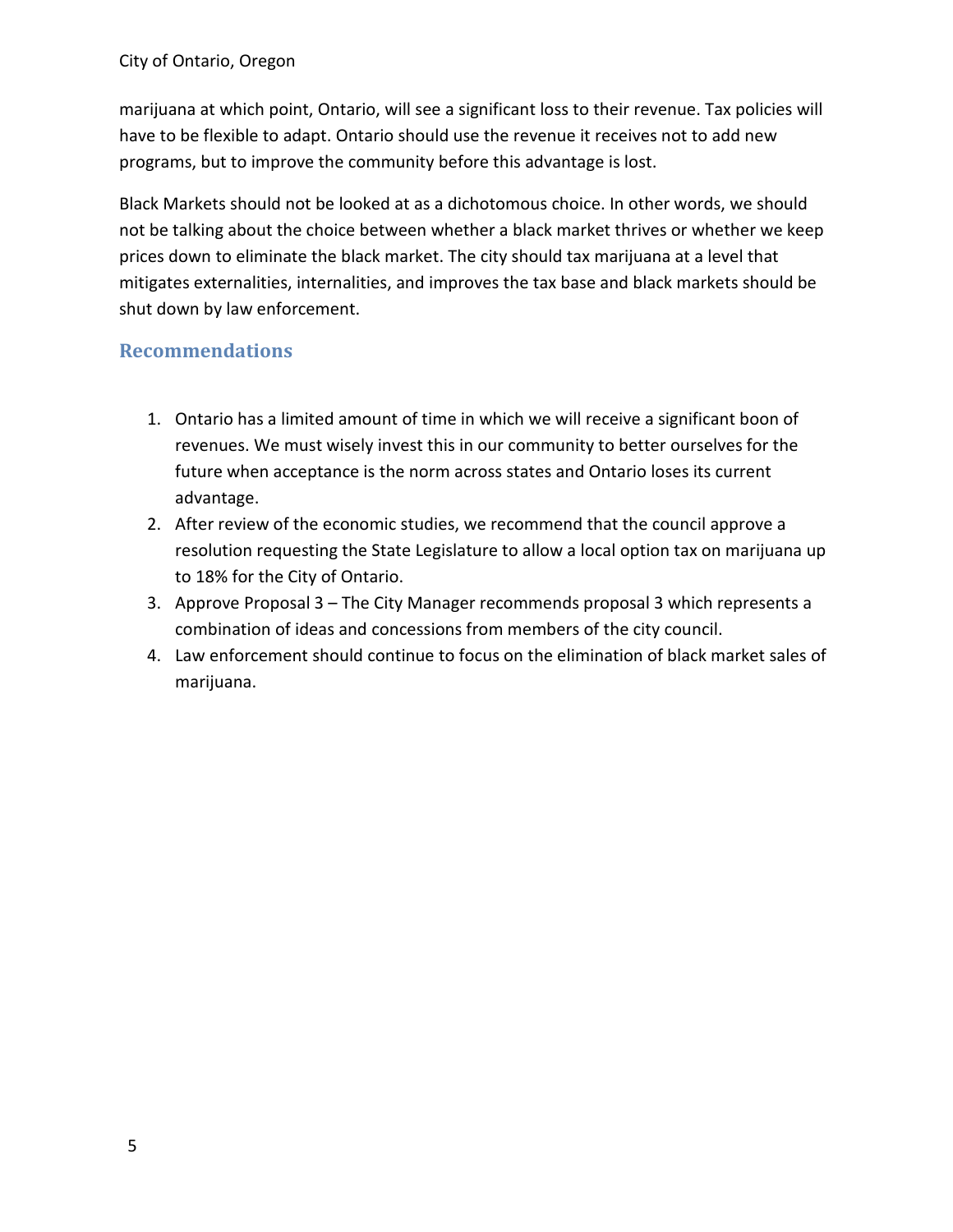## <span id="page-5-0"></span>**Purpose:**

The purpose of this white paper is to summarize contemporary research of the economic impacts of taxation policy on the marijuana industry. The City of Ontario is debating tax policy on marijuana and would like to know the economic impact of such policy alternatives.

None of the City of Ontario staff, including law enforcement, have had personal experience working in a community where an illegal drug was made legal. Consequently, we cannot speak credibly from a point of experience on this matter. We found that much of the early literature on the subject was significantly biased coming from extreme positions on both sides of the issue. Since marijuana legalization and multiple taxation strategies have now been tried over a period of time, academic longitudinal studies are now available, which were not previously available. We intend to summarize the research of neutral writers, calculate the elasticity of demand, and identify other contributing factors to this complex question.

The proposal being considered by Ontario is to request special legislation to increase a local option tax above the current state restricted limit of 3% to as much as 18%.

# <span id="page-5-1"></span>**Contemporary Research**

For this study, we have relied heavily on research conducted by academic institutions and unbiased research parties including the National Institutes of Health. Notwithstanding, all of these research studies, our location along the state border, makes our situation unique.

Up until the most recent years, there has not been reliable longitudinal data available given the newness of the legalized marijuana market. Most early studies were heavily persuaded by proponents or opponents of marijuana.

# <span id="page-5-2"></span>**Outline**

I will review different taxation policies in states where cannabis is legalized. The varying taxation policies have impacted the industry based upon the tax incidence (which point of the supply chain is taxed). I will review the price elasticity of demand studies, which is the impact price (including taxation) effects on the purchase of product. Then I will discuss the unique factors of the Ontario market. I will go over several different proposals some of which have been recommended by the mayor and members of the Ontario City Council.

# <span id="page-5-3"></span>**Taxation Policies in States with Legalized Marijuana**

## <span id="page-5-4"></span>**State Taxation Policies**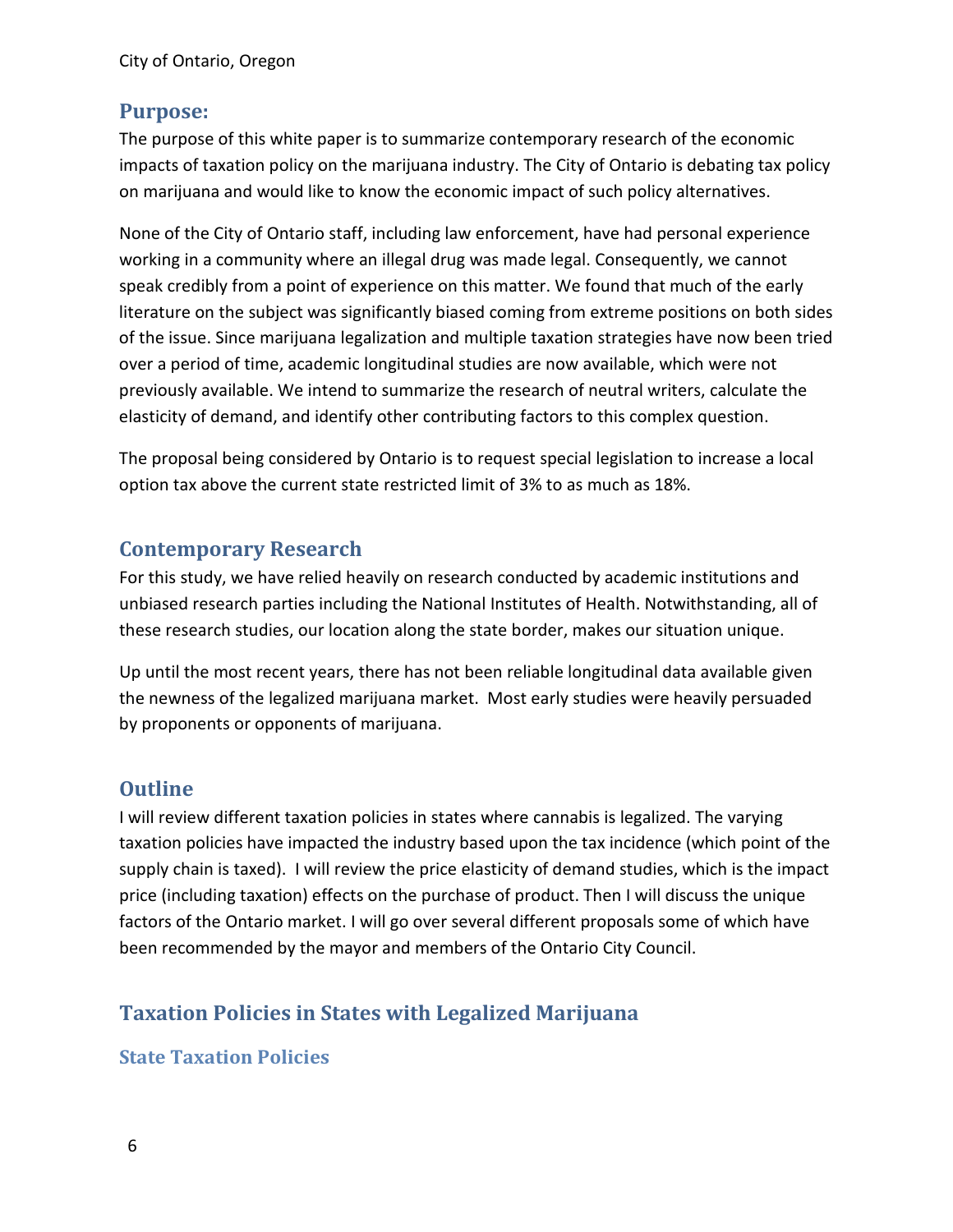An ad valorem (sales) tax is the current tax allowed in Oregon and in all other states where marijuana is legal. Oregon taxes marijuana at 17% with a 3% local option tax. Out of the 17% taxed by the State of Oregon, 10% is shared back with cities where marijuana is legal. Up until the November 2018 election, Ontario has not been eligible for this money. The distribution formula is made up of the population of your city and the number of dispensaries in your city. The State of Oregon's revenue sharing distribution formula is problematic for Ontario because we abut a state with a Metropolitan Statistical Area population of over 700,000 people where marijuana is not legal. Undoubtedly, that population will penetrate the Ontario market which is the closest legalized cannabis available. Consequently, the taxes paid to the

state will not be proportional to the taxes paid back to the City of Ontario.

Let's review other states. California imposes marijuana taxation at 3 different occurrences. According to the California Department of Taxation, the first tax is a cultivation tax of \$2.75 per oz. on dried cannabis leaves or \$9.25 per ounce on dried cannabis flowers. Second is an excise tax of 15% assessed on all marijuana products purchase by the retailer. Third is an ad valorem (sales) tax on retail sales by both the state and local governments. The minimum state tax is 7.25% but the average is between 8-10%. Local government sales tax

*The State of Oregon's revenue sharing distribution formula is problematic for Ontario because we border a state with a Metropolitan Statistical Area population of over 700,000 people where marijuana is not legal.*

ranges from 5% to 15%. The effective rate of taxation in California is between 28% and 40%. (Taxation, 2018)

Nevada and Colorado employ a similar taxation policy. Both have a 15% excise tax. Nevada has a 10% sales tax versus Colorado's 15% sales tax. Colorado also has another 8% sales tax and another 2.9% special sales tax. Local governments add on average another 4.6% on sales and another 3.5% excise tax (from processor to retailer). (Scarboro, 2017)

Colorado is the earliest adopter of marijuana taxation having passed in November of 2012. Oregon followed Colorado's legalization policy by allowing jurisdictions (cities and counties) to ban medical and/or recreational dispensaries.

California taxes all phases of the supply chain. A Cultivation Tax is charged at \$2.75 per ounce on dried cannabis leaves or \$9.25 per ounce on dried flowers. An excise tax is paid by the retailer from the processor of 15%. The state sales tax is a minimum of 7.25% but varies by area. Most areas average between 8-10%. Lastly, local governments can impose sales taxes between 5% and 15%. As far reaching as California's tax marijuana tax is, Washington is still higher. "All of these taxes lead to a lower effective rate than Washington's implying that if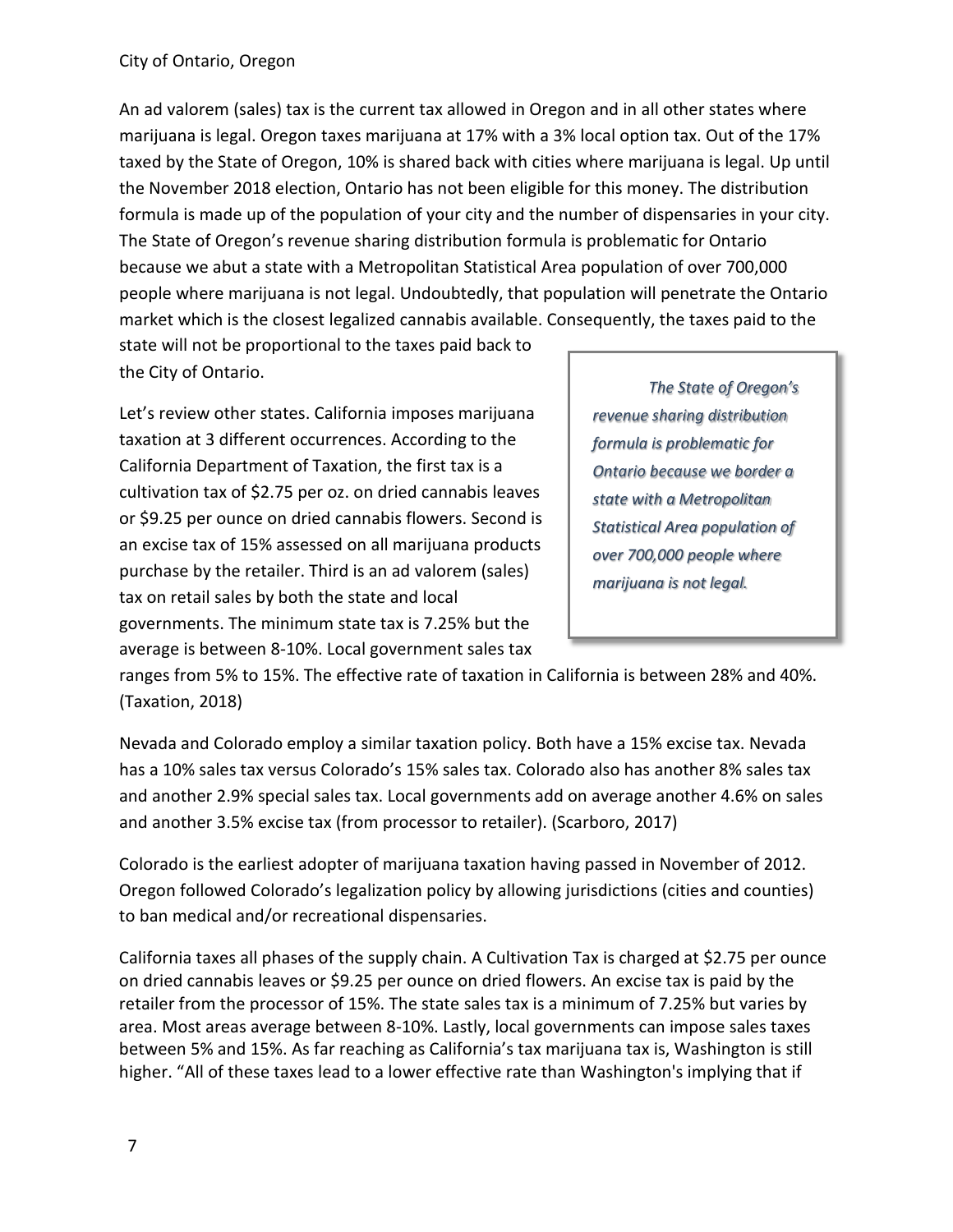Washington is on the left side of the Laffer curve, these other states likely are as well." (Hansen, Nukker, & Weber, 2017)

Washington State has an ad valorem tax of 37%, but a transition from a 25% grower's tax, 25% production tax, and 25% retail sales tax gives us a great insight into the impact of taxation policy. (Taxation, 2018) The State of Washington employed a unique tracking record for the entire supply chain. Washington's marijuana tax policy change really provides good insight into the change of taxation on marijuana.

In a study conducted by the University of Oregon, they say that data from Washington gives them "the unique ability to observe the prices, quality, and variety of marijuana products in the marketplace." (Hansen, Nukker, & Weber, 2017) Oregon still struggles to control production of marijuana, which makes black market sales ideal. In 2018 the state put a moratorium on some licensing because they recognized the over-production of cannabis in the state.

Washington's change also had unique impacts on the supply chain. The previous tax policy encouraged integration of the supply chain. The new tax structure dis-integrated marijuana sold to retailers by 42%. (Hansen, Nukker, & Weber, 2017) Suppliers were incentivized to combine the growing and production to eliminate part of the taxation. Switching to a flat sales tax rate broke up the supply chain.

Washington's tax policy change resulted in the production of lower quality products. (Hansen, Nukker, & Weber, 2017) The Caulkins study says that taxes based on weight encourage sales of high THC cannabis. Flowers in Washington State's legal market average over 20% THC. Illegal cannabis confiscated by law enforcement did not rise above 5% until 2001. (Caulkins, 2017) "In Washington marijuana concentrates used for vaping, dabbing, or mixing into edibles now average over 60% THC. These concentrates should bear more tax than \$5 per gram." (Caulkins, 2017)

Alaska has an entirely different taxation policy, but one that many researchers believe is going to be the most logical in the long run. The tax incidence is at the production part of the supply chain. Alaska marijuana taxes are as follows (State of Alaska, 2019):

- 1. Mature bud/flower taxed at \$50 per ounce
- 2. Trim taxed at \$15 per ounce
- 3. \$25 per ounce for immature or abnormal bud/flower
- 4. \$1 per Clone

# <span id="page-7-0"></span>**Ideal Tax Policies**

An ad valorem tax is not an ideal tax policy for the future as acceptance grows and prices fall. The current average price in Huntington is \$11.66 per gram. With a 20% tax, the total cost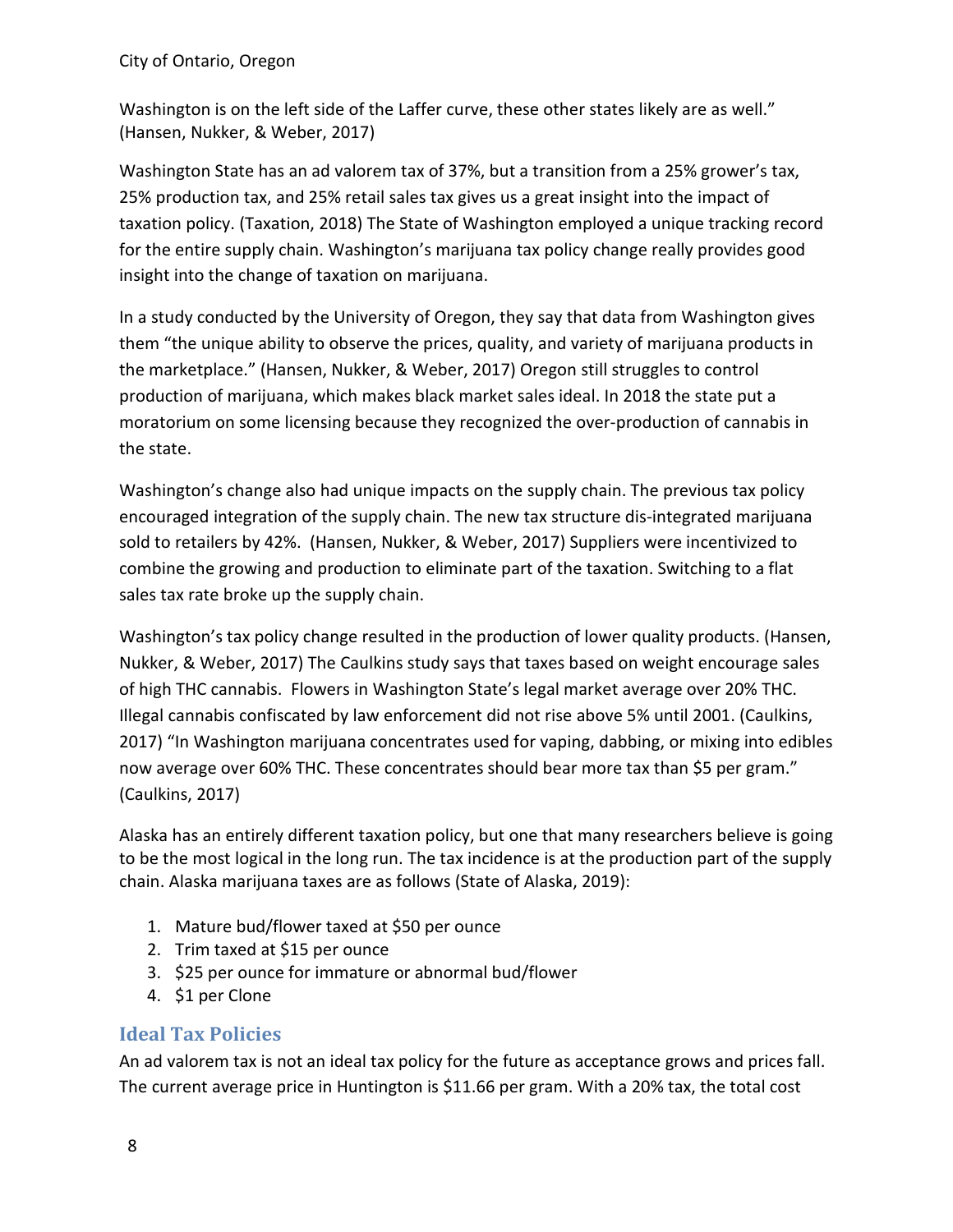would be \$13.99. The tax benefit is \$2.33. If prices fall, as they are expected to with wider acceptance, market consolidation, and reductions in production costs, the tax benefit will drop. As legalization spreads, prices will fall and revenue will decrease proportionally. This is why Alaska's tax per ounce at cultivation may work better than all other states that tax based on price.  $1$ 

# <span id="page-8-0"></span>**Consumption**

Breaking out consumption of marijuana is essential to figuring out the price elasticity of demand. Pacula et al suggest that there are multiple groups and the elasticity depends on the group. (Pacula & Lundberg, 2015)"While marijuana has tens of millions of happy occasional users, they account for a trivial share of industry sales. Consumption is concentrated among the smaller number of high-frequency users; half of marijuana is consumed by people with a medically diagnosable substance-use disorder, and these individuals are disproportionately poor and less educated. Policy – including tax policy – should be designed to protect these problem users from exploitation by industry and from their own bad choices, rather than cater to the convenience of occasional users." (Caulkins, 2017) Pacula and Lundberg state that "like alcohol, the casual user of marijuana represents a relatively large share of the proportion of people who report using any marijuana in the past year, but they represent a very small proportion of the total amount consumed." (Pacula & Lundberg, 2015)

"Eighty percent of marijuana is consumed by daily and near-daily users; 60% by people with a high-school education or less." (Caulkins, 2017) Caulkins proposes that "taxes will eventually account for most of the cost to consumers, as they already do for cigarettes in many European countries." Cigarette taxes in the United States vary from \$.50 to over \$4.00 per pack.

Pacula et al broke out users into four groups who all have varying price elasticities of demand. (Pacula & Lundberg, 2015)

- 1. Initiators and light users new users who are experimenting with marijuana or consuming small doses on a very infrequent basis. Price Elasticity of Demand -.30
- 2. Regular Users individuals who consume in relatively small and moderate doses on a more frequent basis. Price Elasticity of Demand -.33
- 3. Heavy Users individuals who consume on a near daily basis or who meet Diagnostic and Statistical Manual of Mental Health (DSM-IV) criteria for dependence or abuse. Price Elasticity of Demand -.26 to -1.18 or -2.65 to -2.79

 $\overline{a}$ 

<span id="page-8-1"></span> $1$  Prices were taken directly from the retailers price as listed on Leafly.com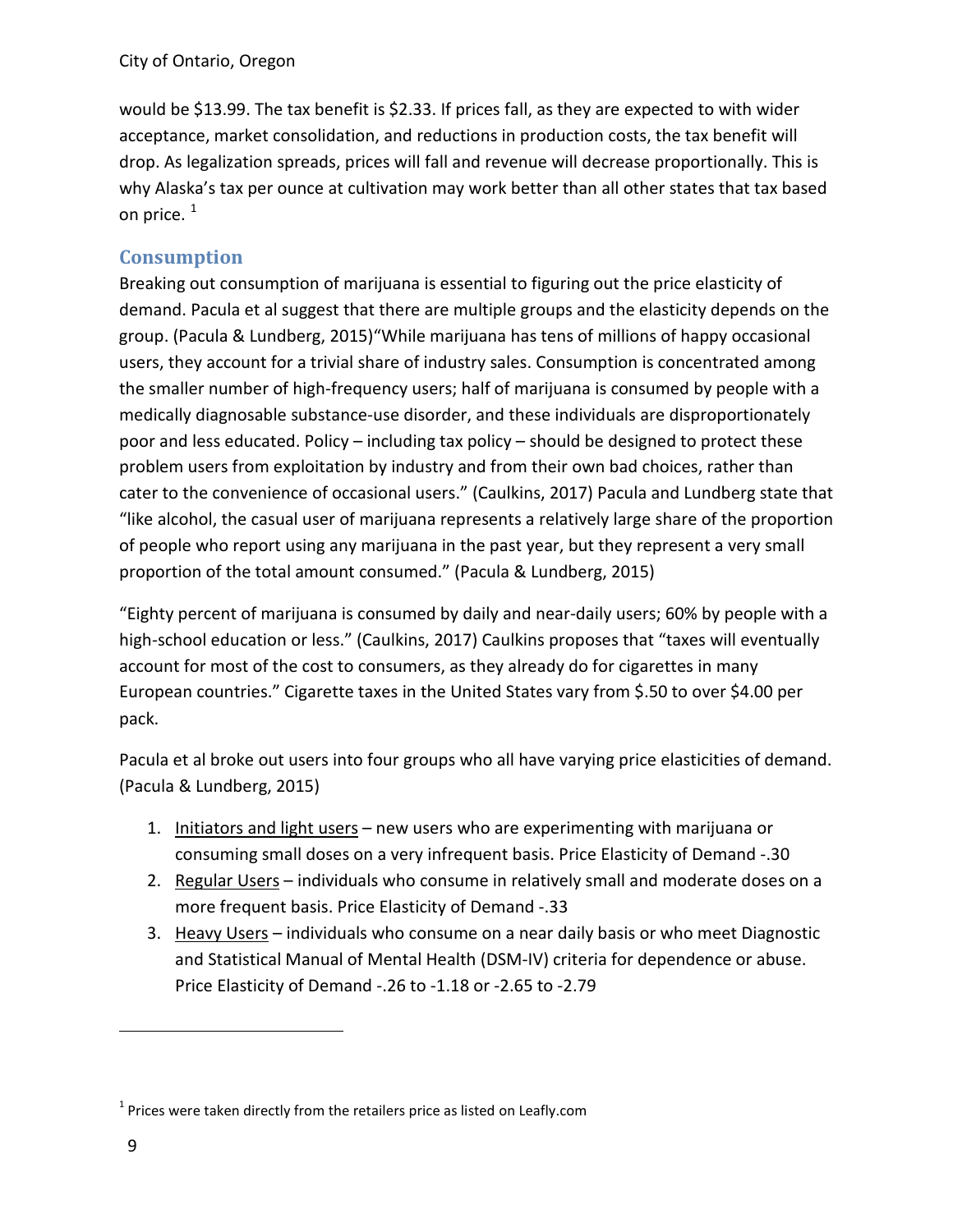4. Quitters – individuals who are deciding to no longer use marijuana. There is very little data on this group, but it is price sensitive, but amongst this group, it had a greater impact on delaying initiation rather than enticing the user to quit.

## <span id="page-9-0"></span>**Legalization**

One of the goals of legalization is to eliminate the black market for marijuana. This creates multiple impacts on use and price. "Legalization would bring more than just a potential reduction in the price of the substance; it will also bring a reduction in the legal risks of using the drug and the perceived harm, which we have demonstrated here have their own independent effects on demand." (Pacula & Lundberg, 2015) Pacula et al postulate that new users will enter the market because of the reduction in legal risk and other users are willing to pay a higher price for eliminating the legal risk of going to a black market. The impact is surprising "A 10 percent decrease in the perceived harm of marijuana would generate a 28.7 percent increase in annual prevalence of marijuana use among youth." (Pacula & Lundberg, 2015)

From a revenue-seeking perspective, "The marijuana industry is currently at a strategic disadvantage. Interested players want legalization more than they want low taxes." That puts governments in a strong position. (Caulkins, 2017) Ontario witnessed this directly with the removal of the ban on marijuana dispensaries.

# <span id="page-9-1"></span>**Elasticity of Demand**

# <span id="page-9-2"></span>**Definitions**

Elasticity is a measure of, in this case, the quantity of marijuana legally sold and its sensitivity to change in price. In other words, if I raise the price of 1 gram of marijuana, what is the impact on how much marijuana I sell? When items are very elastic, it means that they are very price sensitive. If they are inelastic, they are not sensitive to price.

Tax Burden is used synonymously with tax incidence and is the term to describe the amount of tax levied on an individual or business. The attached chart shows how a change in price changes the quantity sold and also who bears the burden.

Tax burden is germane to the discussion of the economic impact of taxation policy because the elasticity is the greatest contributing factor that determines how much of the tax burden **Figure 1 Elasticity and Tax Burden**



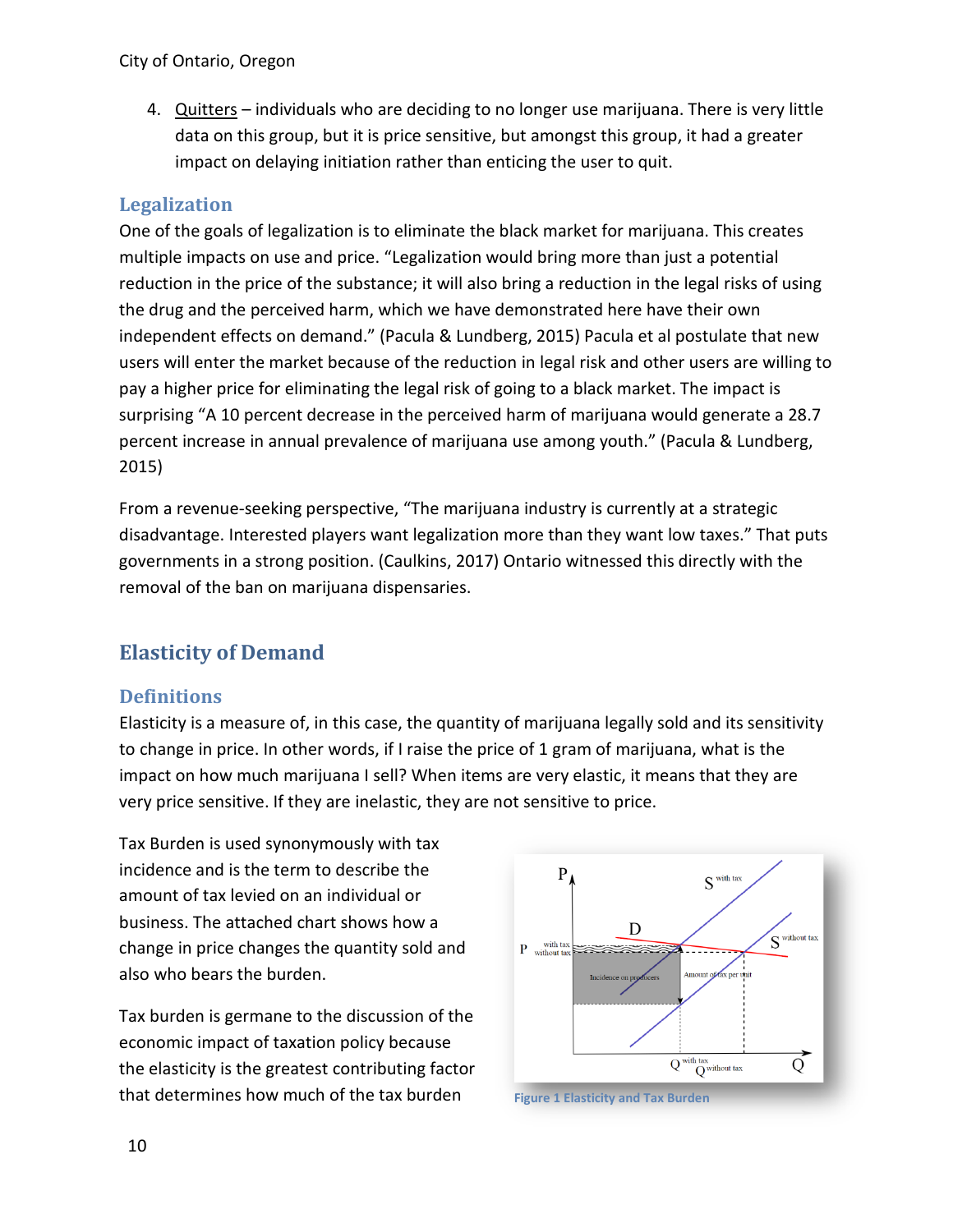falls on the buyer or seller. For instance, the study done by the University of Oregon, analyzing the Washington marijuana tax reform determined the buyer tax burden was 44% of the total tax burden. The other 66% would be borne by other entities in the supply chain. (Hansen, Nukker, & Weber, 2017)

## <span id="page-10-0"></span>**Price Point**

As more states legalize marijuana, there will be more opportunities for production. Because of the ease of growing marijuana, production costs will move to the states with low production costs. The low production costs will drive prices downward. Production costs will be driven more by regulation and taxes, than by fertilizer, land, or labor. (Caulkins, 2017)

With marijuana not legalized by the federal government and still many states, the production of marijuana is mostly in state the same state or within abutting states that are also legalized. All borders of Oregon, including California, Washington, and Nevada are legal with the exception of Idaho. Ontario sits on the Idaho border in a large, fast-growing metropolitan area where Idahoans have no legal access to marijuana. Although it is illegal to take it across state lines, it would be naïve to assert that this will not happen. Sales in Huntington, Oregon, more than 30 miles from the Idaho border already demonstrate the selling power of legal marijuana in Oregon. Even with the travel cost which some would argue would incentivize a black market, sales are extraordinarily high.

Now that marijuana is legal in Ontario, the City is responsible for wisely using the income boon until marijuana is legalized everywhere and revenue drops. "Propping up prices with excise taxes…would achieve the public-health goal of discouraging excessive marijuana use, while relieving the public of having to finance less-popular and more-counterproductive taxes." (Caulkins, 2017) At the same time we want to be cautious about the effects of overtaxing marijuana and the perverse incentives that may create.

Current price levels for legal marijuana in the area range from \$6.00 per gram to over \$21.00 per gram. The average price per gram is around \$11.66. As production costs fall, the amount of taxes received by governments will drop with price.

# <span id="page-10-1"></span>**Price Elasticity of Demand**

The University of Oregon study determined that "Consumer marijuana demand is priceinelastic in the short run, but becomes price-elastic within a few week." (Hansen, Nukker, & Weber, 2017) Following the taxation policy change in Washington, it was estimated that the price elasticity of demand was -1 and near the peak of the Laffer curve, which means that further tax increases may not increase revenue. (Hansen, Nukker, & Weber, 2017) We will show that there are many studies calculating price elasticity of demand; most come close together, and there are a few outliers.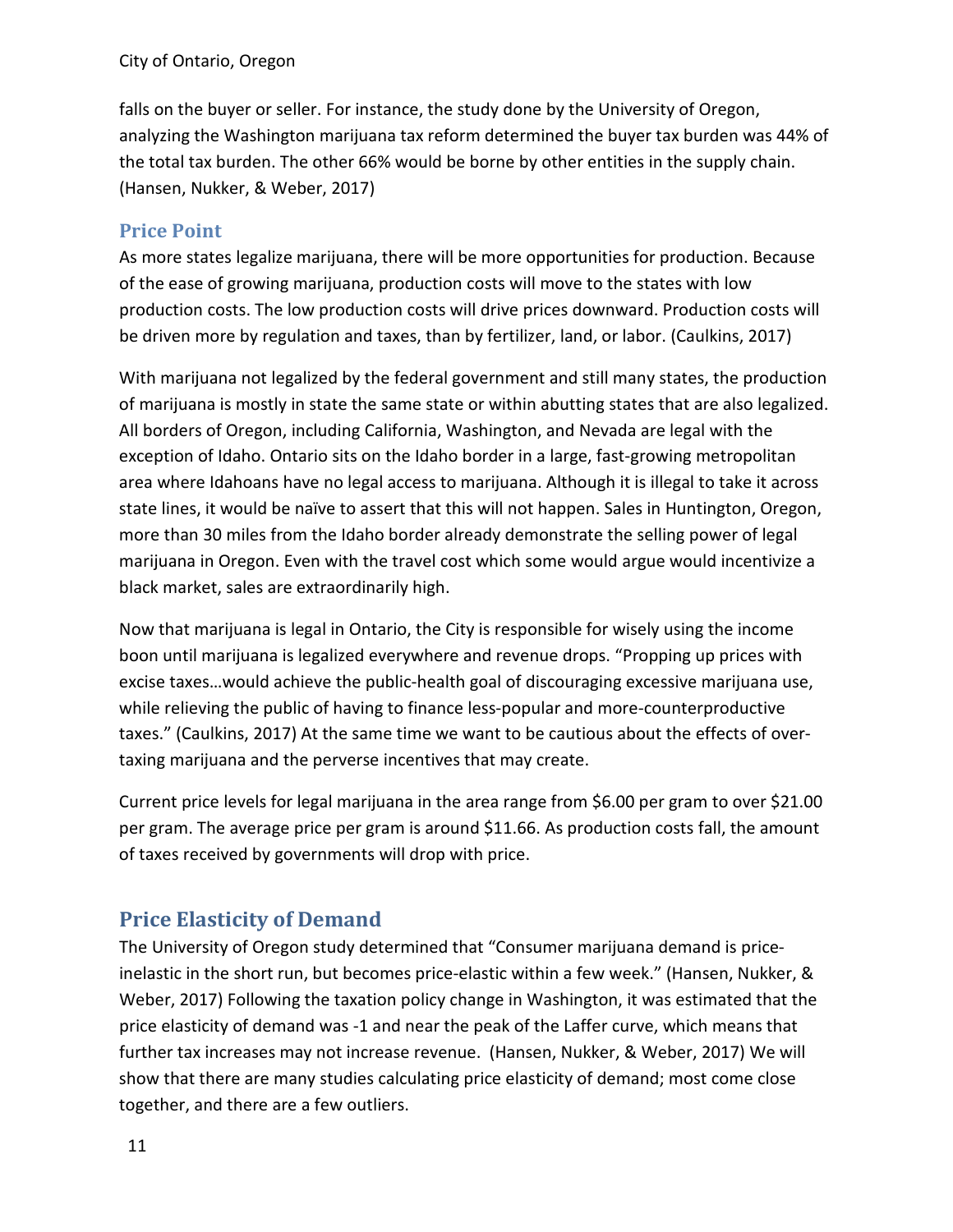Washington's change in tax policy gives us a good glimpse at elasticity. When the state changed its taxation policy from 25% growing tax, 25% production tax, and 25% retail tax to a flat sales tax of 37%. "Processors took advantage of a unique opportunity to increase margins." (Caulkins, 2017) The University of Oregon study on Washington found that list prices fell by 8%. At the same time, the after-tax price increased by 21%. Their study showed that the quantity of sales transactions, total weight of marijuana sold, and THC levels were unchanged. Because the after-tax price for processors increased dramatically following the tax change, it appears that the elimination of the 25% tax was a huge boon to processors, while it simultaneously decreased the marginal costs faced by retailers. (Hansen, Nukker, & Weber, 2017)

Figure 2 below shows the tax burden before and after the tax. While the tax yield went down, prices rose slightly and those in the supply chain took the profit.



Figure 10: The Average Price of One Gram of Marijuana and Tax Incidence across Markets

#### **Figure 2 (Hansen, Nukker, & Weber, 2017)**

The chart above shows that the retailers benefited by the tax policy change from paying \$6.63 to \$5.41 per gram of marijuana. Processors price dipped from \$4.10 to \$3.84 per gram. Even though the supply chain was getting more money, price to the consumer increased from \$13.18 to \$13.48 per gram. The total taxes collected before the change was \$4.51 and \$4.23 afterwards. This demonstrates that there is more room for taxation. "Our results suggest that significant state revenue may be left on the table in these other states" (states with smaller tax levies). (Hansen, Nukker, & Weber, 2017)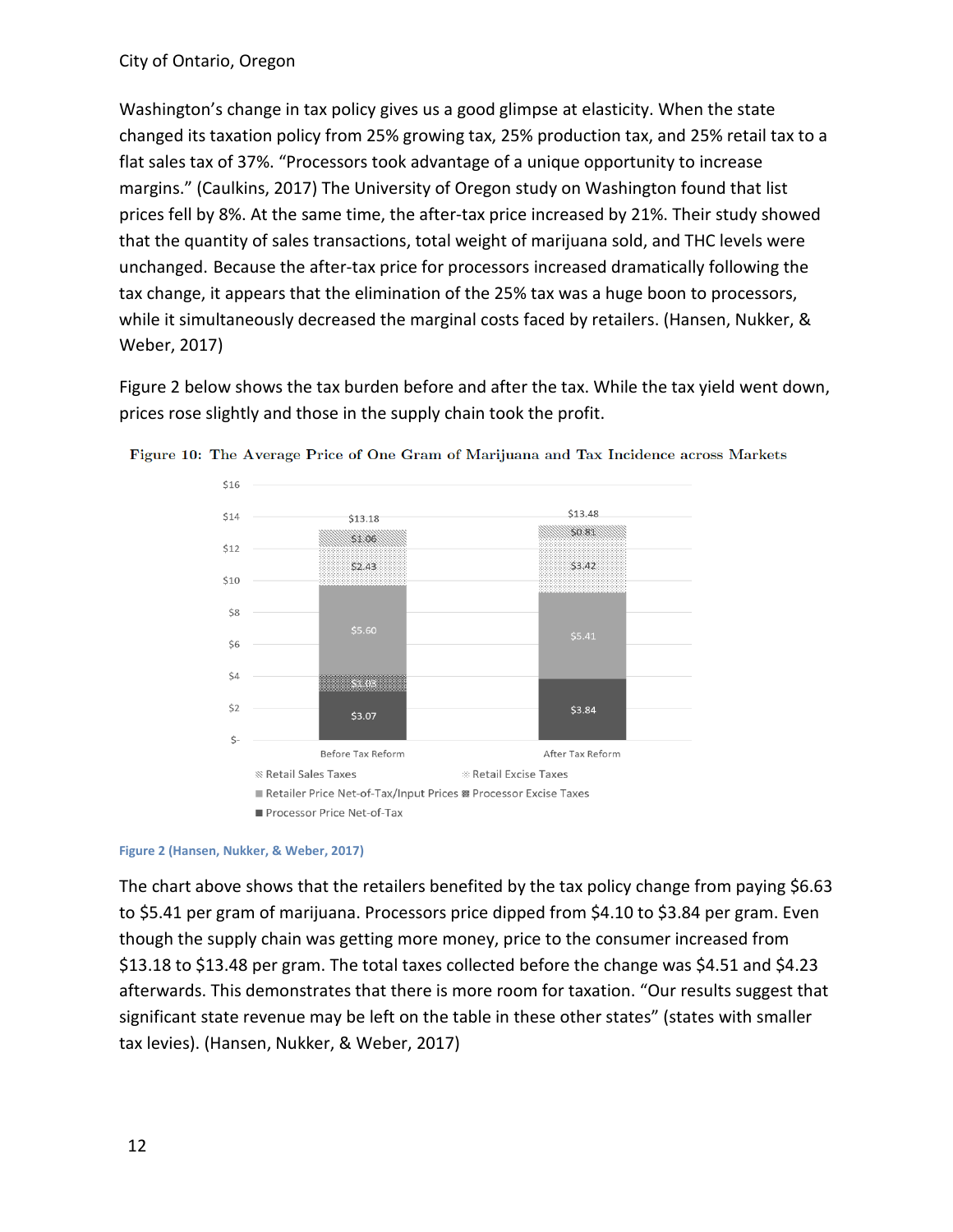Another study conducted by California State University Northridge agrees, suggesting that legalizing and taxing recreational cannabis would be lucrative for governments. This study calculated the Price Elasticity of Demand at -.418. (Halcoussis, Lowenberg, & Roof, 2017)

Although Washington disallowed the integration from processor to retailer, they allowed integration from grower to processor. In Washington, vertical integration was incentivized between the grower and processor because the 25% excise tax could be avoided.

## <span id="page-12-0"></span>**Location**

Price elasticity of demand is the very test used to determine the sensitivity to price. It is not a test of whether someone will purchase marijuana or not, it is a test of whether someone will seek other options too, including location. Huntington, Oregon is now the closest place to purchase marijuana and presumably will still have a taxation rate of 3%. Huntington, Oregon is 29.5 miles from Ontario and the border of Idaho. An argument could be made that buyers will pass Ontario to go to Huntington and purchase marijuana.

To prove the point about elasticity and its sensitivity to price regardless of distance, we performed a study using Portland Oregon and Vancouver, Washington. We used a statistical test of means known as a t-test to measure the difference in product between Portland, Oregon and Vancouver, WA. Both cities have legalized marijuana, however Washington taxes marijuana at the retail level at a rate of 37% while Oregon taxes marijuana at a rate of 20% as mentioned earlier in the report.

We took a random sample of stores on the Oregon side of the Columbia River. The number of stores sampled in Oregon



is 11. Vancouver had 8 stores but one owner held three of the stores. So, the sample size in Vancouver is 5, which is nearly a census of all the stores on the Washington side of the river.

The metropolitan statistical area (MSA) includes both cities and adjoining communities. There are 1,789,580 million people on the Oregon side of the MSA and 434,429 on the Washington side of the MSA. Given the tax difference between Washington and Oregon, one might expect the price to be less on the Washington side of the river versus the Oregon side of the river.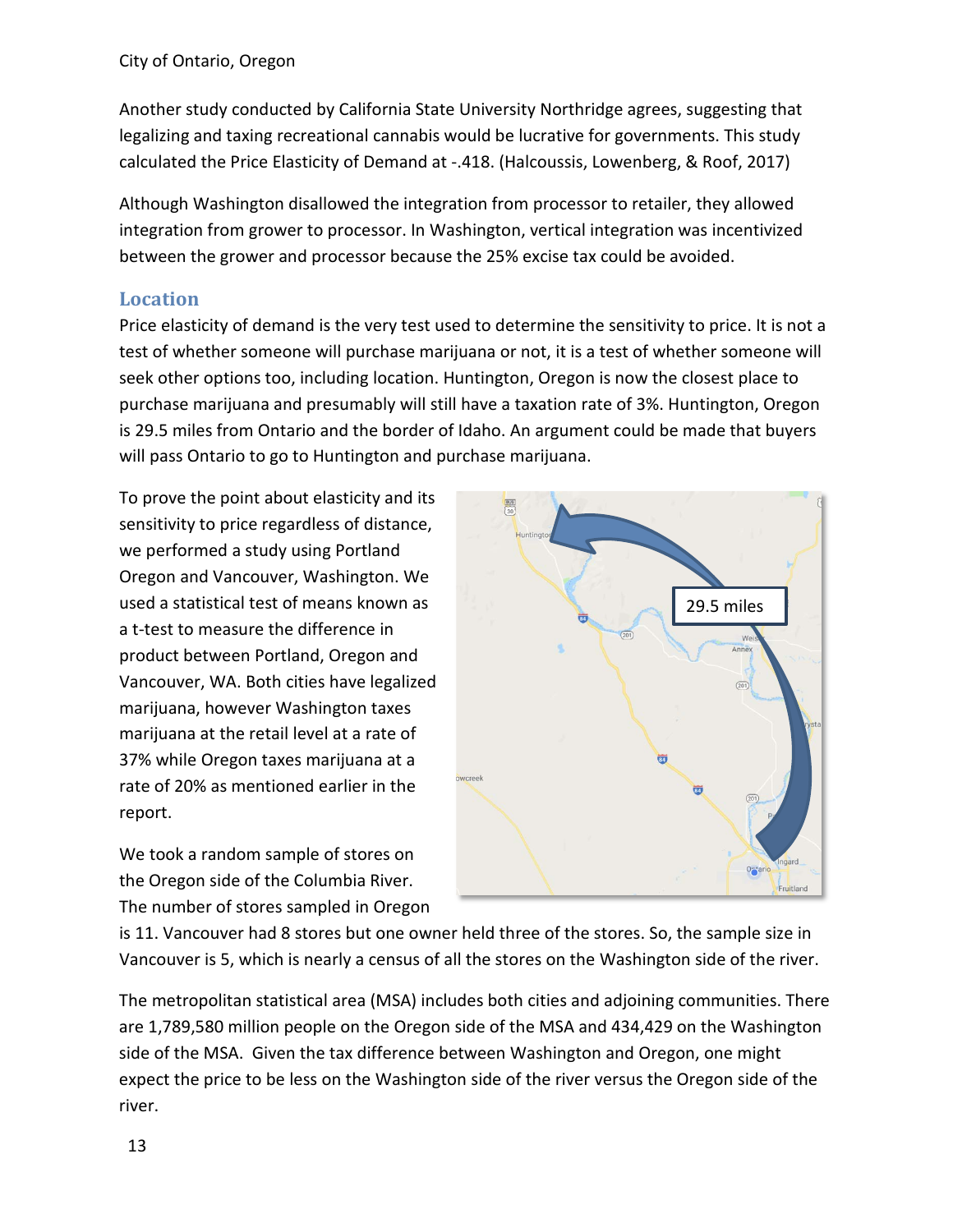The data showed that the median offering at each store in Washington was \$10.67 before taxes while it was \$9.45 in Oregon. There was a 13% difference in cost between Oregon marijuana offerings and Washington marijuana offerings. After taxes the price is \$14.62 in Washington versus \$11.34 in Portland, a difference of \$3.28 per gram. The distance between these stores was within a 7.5 mile radius. We performed a t-test that showed there was not a statistically significant difference between the median prices in Washington and Oregon before or after taxes at the .05 or .01 levels.



Transporting marijuana across state lines is a federal offense, which makes comparing brands and strains across state lines difficult. We found many product names that were the same, but there was little overlap in brand most likely because producers are formed under separate limited liability corporations, (LLC's) or because the producer market has historically "been dominated by small, local players." (Cowee, 2019) Only recently has the industry started to merge and acquire across state boundaries, and some have even gone public on the Canadian Stock Exchange.

To verify our findings in the Vancouver and Portland Market, we looked at another border town with legalized dispensaries on both sides of the river. The bordering towns of Rainier, Oregon and Longview, Washington both have dispensaries with the same tax burden as Vancouver and Portland, 37% and 20% respectively. In compiling the data the average cost per gram of marijuana before taxes was still higher in Washington than in Oregon. Longview is the larger of the towns with 36,648 residents and 9 dispensaries. There was only one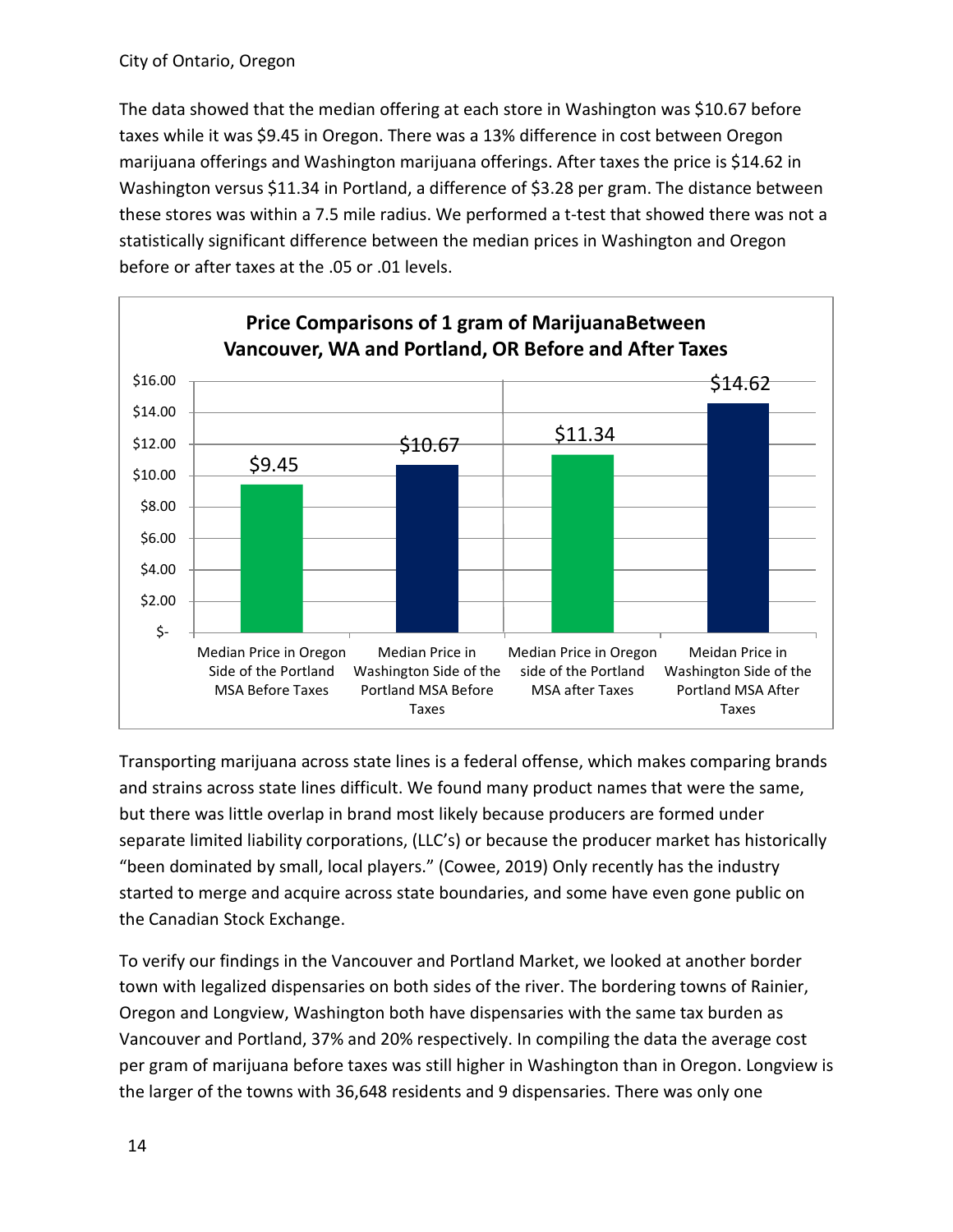dispensary in Rainier which has a population of 1,195 residents. A theory that says marijuana is elastic, meaning very sensitive to price, might suggest that there would be more dispensaries on the Oregon side of the river because of the smaller taxation. The retail price per gram in Rainier was 19% cheaper before taxes and 36% cheaper after taxes. Yet, there is only one dispensary in Rainier and prices do not show responsiveness to taxation.



# <span id="page-14-0"></span>**Applying the Elasticity of Demand**

Most studies reviewed showed elasticity between -.3 to -.6. The outlier was -1. If the marijuana price elasticity of demand were -.3, what this means it that a 10% increase in price would lead to a 3% reduction in the level of demand. If marijuana tax increases by 15% a reduction of 4.5% in quantity demanded could be expected.

Any elasticity under 1 is considered not price sensitive, which means an increase in price will not change the amount purchased significantly. Once you go above 1, there is a point at which revenues will be maximized. By using the range of price elasticity of demands (price sensitivity) we can generate revenue models based on the proposed tax policy of increasing the local tax option to a maximum of 18%. The model below starts at the current taxation rate of 17% for the state and 3% for the City of Ontario. The amount above 20% represents the proposed local option tax of up to 15 more percentage points.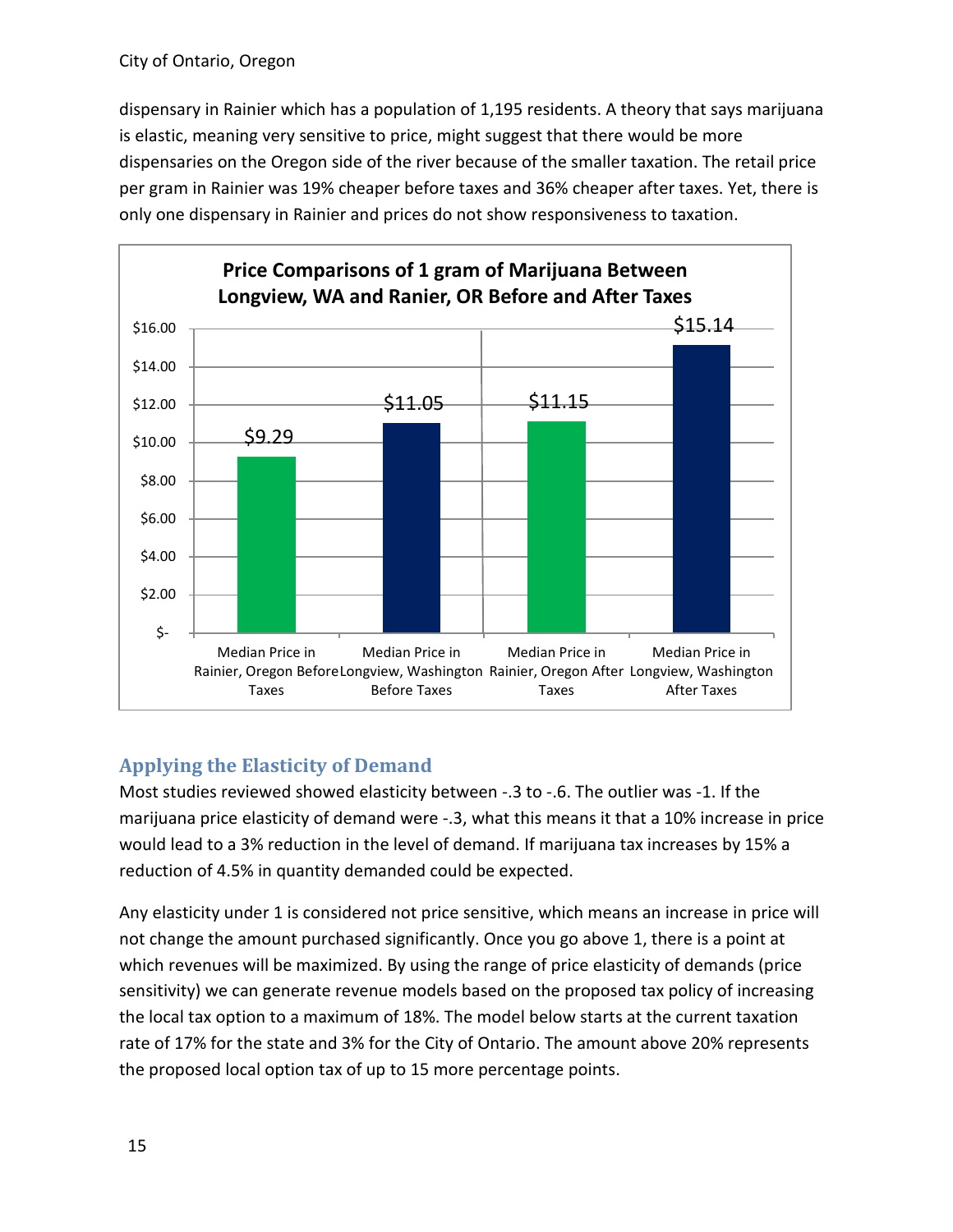

As can be observed by the chart, the difference between a low elasticity rate of -.3 to a rate that is most likely higher than expected at -1, the difference in revenue is just under \$500,000. We expect Ontario to get \$750,000 in local tax at the 3% rate. If price had no impact on sales, we could expect a total of \$5,000,000 if the city was granted permission to tax at 18%. Price does have an impact on sales though, so the following table shows the change in revenue by each percentage point up to 35%.

|     | $-0.3$          | $-0.4$          | $-0.6$          | $-1.0$          |
|-----|-----------------|-----------------|-----------------|-----------------|
| 20% | \$<br>750,000   | \$<br>750,000   | \$<br>750,000   | \$<br>750,000   |
| 21% | \$<br>1,005,819 | \$<br>1,004,983 | \$<br>1,003,317 | \$<br>1,000,000 |
| 22% | \$<br>1,264,529 | \$<br>1,262,438 | \$<br>1,258,271 | \$<br>1,250,000 |
| 23% | \$<br>1,526,120 | \$<br>1,522,352 | \$<br>1,514,852 | \$<br>1,500,000 |
| 24% | \$<br>1,790,581 | \$<br>1,784,713 | \$<br>1,773,047 | \$<br>1,750,000 |
| 25% | \$<br>2,057,903 | \$<br>2,049,509 | \$<br>2,032,844 | \$<br>2,000,000 |
| 26% | \$<br>2,328,075 | \$<br>2,316,730 | \$<br>2,294,233 | \$<br>2,250,000 |
| 27% | \$<br>2,601,086 | \$<br>2,586,363 | \$<br>2,557,202 | \$<br>2,500,000 |
| 28% | \$<br>2,876,928 | \$<br>2,858,398 | \$<br>2,821,740 | \$<br>2,750,000 |
| 29% | \$<br>3,155,590 | \$<br>3,132,824 | \$<br>3,087,837 | \$<br>3,000,000 |
| 30% | \$<br>3,437,064 | \$<br>3,409,630 | \$<br>3,355,481 | \$<br>3,250,000 |
| 31% | \$<br>3,721,338 | \$<br>3,688,804 | \$<br>3,624,663 | \$<br>3,500,000 |
| 32% | \$<br>4,008,405 | \$<br>3,970,337 | \$<br>3,895,371 | \$<br>3,750,000 |
| 33% | \$<br>4,298,254 | \$<br>4,254,218 | \$<br>4,167,597 | \$<br>4,000,000 |
| 34% | \$<br>4,590,877 | \$<br>4,540,437 | \$<br>4,441,330 | \$<br>4,250,000 |
| 35% | \$<br>4,886,265 | \$<br>4,828,984 | \$<br>4,716,559 | \$<br>4,500,000 |

#### **Table 1: Revenues at 4 Price Elasticity of Demand Levels**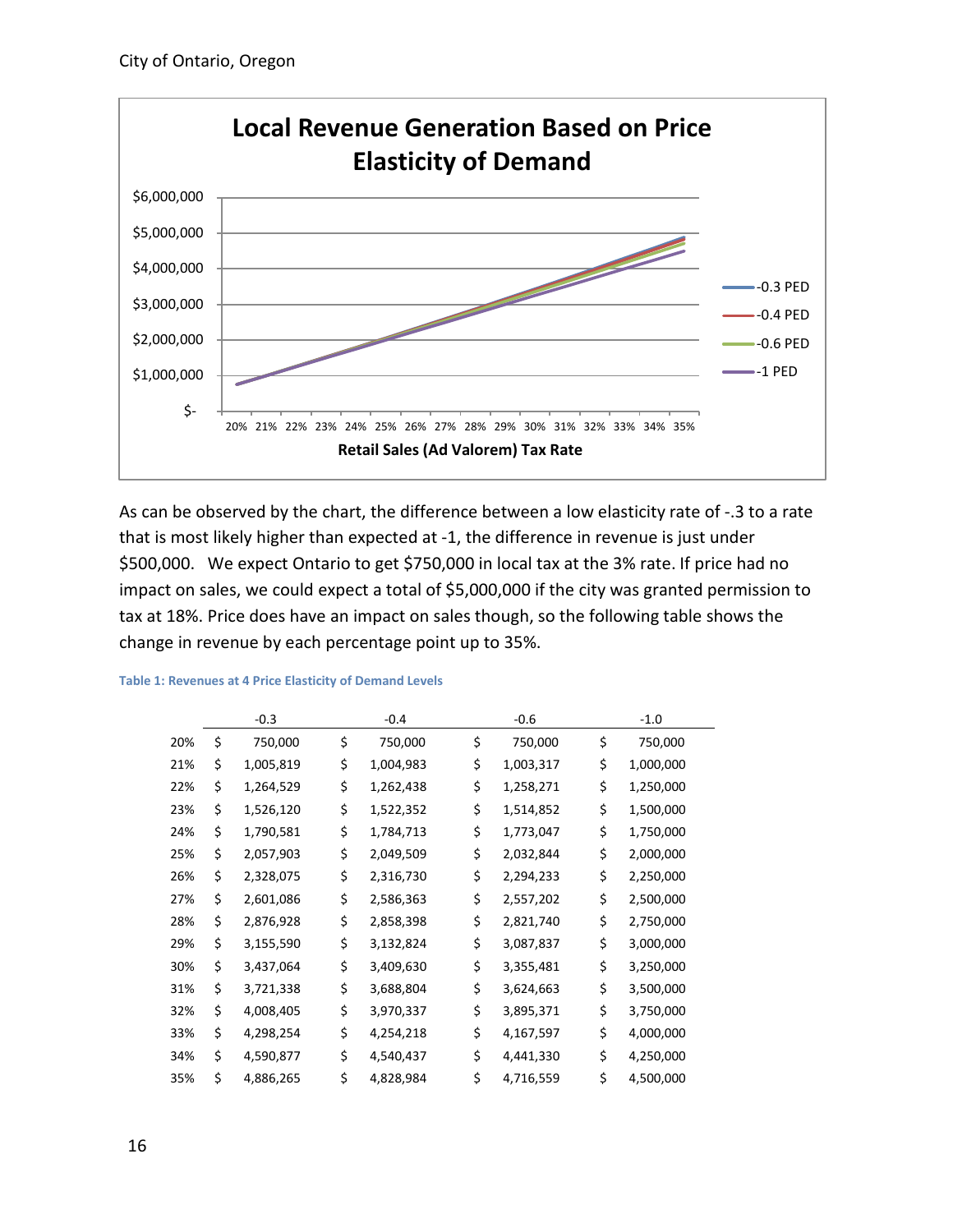Even at the highest elasticity, the revenue would be around \$4.5 million. As with other budget strategies, we recommend being conservative and using the higher elasticity. Seeing the inelastic nature of retail marijuana and looking at Washington's experience changing the tax incidence and burden, the University of Oregon's study suggests "that significant state revenue may be left on the table." (Hansen, Nukker, & Weber, 2017)

# <span id="page-16-0"></span>**Unique Factors**

# <span id="page-16-1"></span>**Idaho**

Forbes Magazine identified the Boise, Idaho Metropolitan Statistical Area (MSA) as America's fastest growing city. (Sharf, 2019) According to the US Census, the 2017 estimate for the Boise City-Nampa Idaho MSA was 709,845. The closest access up until now for the Boise MSA population for legal cannabis is 30 miles from the Idaho Border. Whitney Economics did a study of the impact of sales in Washington before and after Oregon legalized in border towns. They show how prices in Washington border cities reacted significantly to the difference in taxation rates. In most cases, it was 37% in Washington and 20% in Oregon. (Whitney, 2017) He calculated a much higher rate of elasticity at -10 that I could find no other studies to substantiate. No other research from the volumes of studies I read, calculated a price elasticity of demand much higher than 1. Most were between -.3 and -.6.

# <span id="page-16-2"></span>**Normalization and Acceptance**

Caulkins theorizes that once people can easily obtain marijuana next door, more states will legalize. (Caulkins, 2017) There are many examples of how populations learn to accept things over time that were once not accepted. If that is true, Ontario has a limited amount of time in which we will receive a significant boon of revenues. We must wisely invest this in our community to better ourselves for the future when acceptance is the norm across states.

We have no way to estimate the amount of time in which our border state will legalize marijuana. It may be 5 years or it may be 10 years. We must realize though that we will lose a significant portion of that revenue at the time it is legalized. Our spending choices must be wise.

# <span id="page-16-3"></span>**Complex Systems**

We stated before the difference in marijuana users and how the price elasticity of demand may change based on those users. "…Many who draw on this [discussion of the price elasticity of demand for marijuana] literature to substantiate a particular position regarding legalization do so naively, unaware that the responsiveness of consumption to price can depend on where in the distribution of marijuana users the sample is drawn." (Pacula & Lundberg, 2015) The following table breaks out users by age and looks at the impact of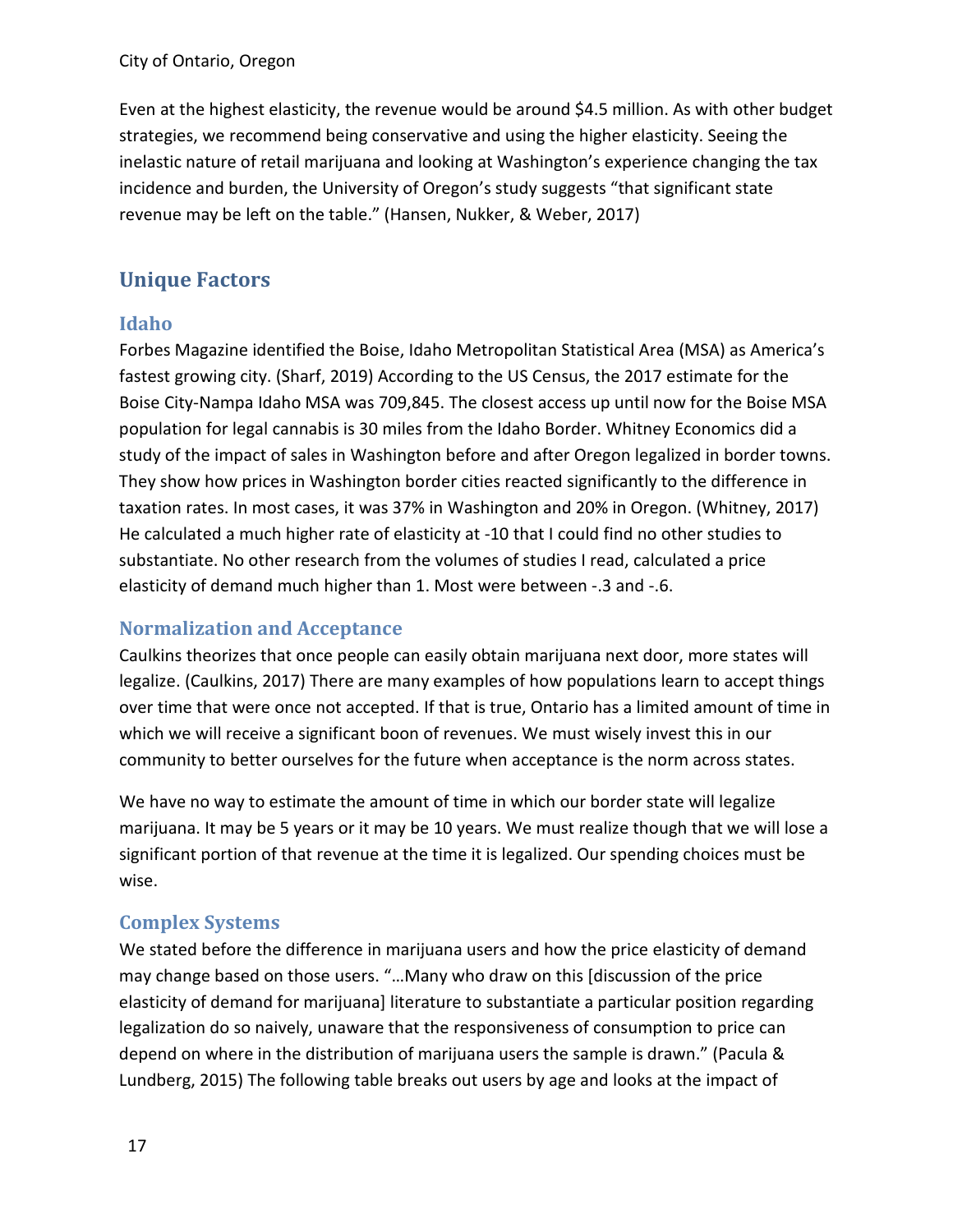elasticity based on complex factors including price, decriminalization, penalties, and enforcement.

| <b>Policy</b>     | <b>Summary Estimates</b>                                                                            | <b>Studies</b>                                            | Age of sample                                              |  |
|-------------------|-----------------------------------------------------------------------------------------------------|-----------------------------------------------------------|------------------------------------------------------------|--|
| Monetary price    | $-1.01$ to $-1.51$ (full demand elasticity); $-0.7$ to<br>$-1.0$ (30 day participation elasticity). | Nisbet and Vakil (1972)                                   | College students - own sample                              |  |
|                   | $-0.24$ (30 day participation elasticity)                                                           | Williams et al (2004)                                     | College students - Harvard<br>College Alcohol Study (HCAS) |  |
|                   | $-0.26$ (30 day participation elasticity)                                                           | Williams et al (2006)                                     | College students - HCAS                                    |  |
|                   | $-.40$ (full demand elasticity)                                                                     | Clements and Zhao (2009)                                  | Full population                                            |  |
|                   | $-0.28 - 0.31$ (30 day participation elasticity)                                                    | Gallet (2013)                                             | Mixed populations                                          |  |
| Decriminalization | No effect on prevalence or frequency of use                                                         | Thies $&$ Register (1993);<br>Pacula (1998)               | NLSY79 Young adults (ages<br>$19 - 30$                     |  |
|                   | Past month use participation elasticity: 0.07-0.09.                                                 | Saffer and Chaloupka<br>$(1999)$ .                        | 1988, 1990, 1991 NHSDA<br>(includes illicit drug prices)   |  |
| <b>Penalties</b>  | $-0.008$ effect of median fine on thirty day use. No<br>effect on frequency of use                  | Farrelly et al (1999)<br>*controls for enforcement<br>too | 1991-1994, 1996 NSDUH (ages 21<br>to $30$ )                |  |
|                   | Median fine insignificant                                                                           | Williams et al (2004)                                     | College students - HCAS                                    |  |
| Enforcement       | Crime per officer ratio positive and significant<br>(elasticity not specified)                      | Pacula (1998)<br>NLSY79 (young adults ages<br>$19 - 26$   |                                                            |  |
|                   | Past month participation elasticity for MJ arrests to<br>users: $-0.157$ to $-0.176$                | Farrelly et al (1999)<br>*Monetary price included         | 1991-1994, 1996 NHSDA (ages 21<br>to $30)$                 |  |

Findings from the Literature of the Effects of Price on Regular (Past Month) Use

**Figure 3 (Pacula & Lundberg, 2015)**

## <span id="page-17-0"></span>**Black Markets**

The University of Oregon study made the point that "there is little evidence on how industry participants may respond to alternative policies – particularly given the available substitutes in the form of black-market goods and legal or quasi-legal medical marijuana. (Hansen, Nukker, & Weber, 2017)

One strategy for eliminating black markets is legalization. It is highly unlikely that a black market will be totally eliminated. Price will factor on the existence of a black market though. A survey conducted by the Rand Corporation said "that most wouldn't pay more than a few dollars per gram over the black market price. People who said they would buy whatever was cheapest accounted for fully one-third of consumption." (Caulkins, 2017)

As referred to earlier, one study done by Whitney Economics proposed a much stronger relationship between the price of cannabis in the legal market and in the illicit market. They propose that the Price Elasticity of Demand is as high as -10, which would be very price sensitive. (Whitney, 2017) I was not able to find any other studies, references, or data to back up these findings. The closest data to Whitney's findings in the study done by the National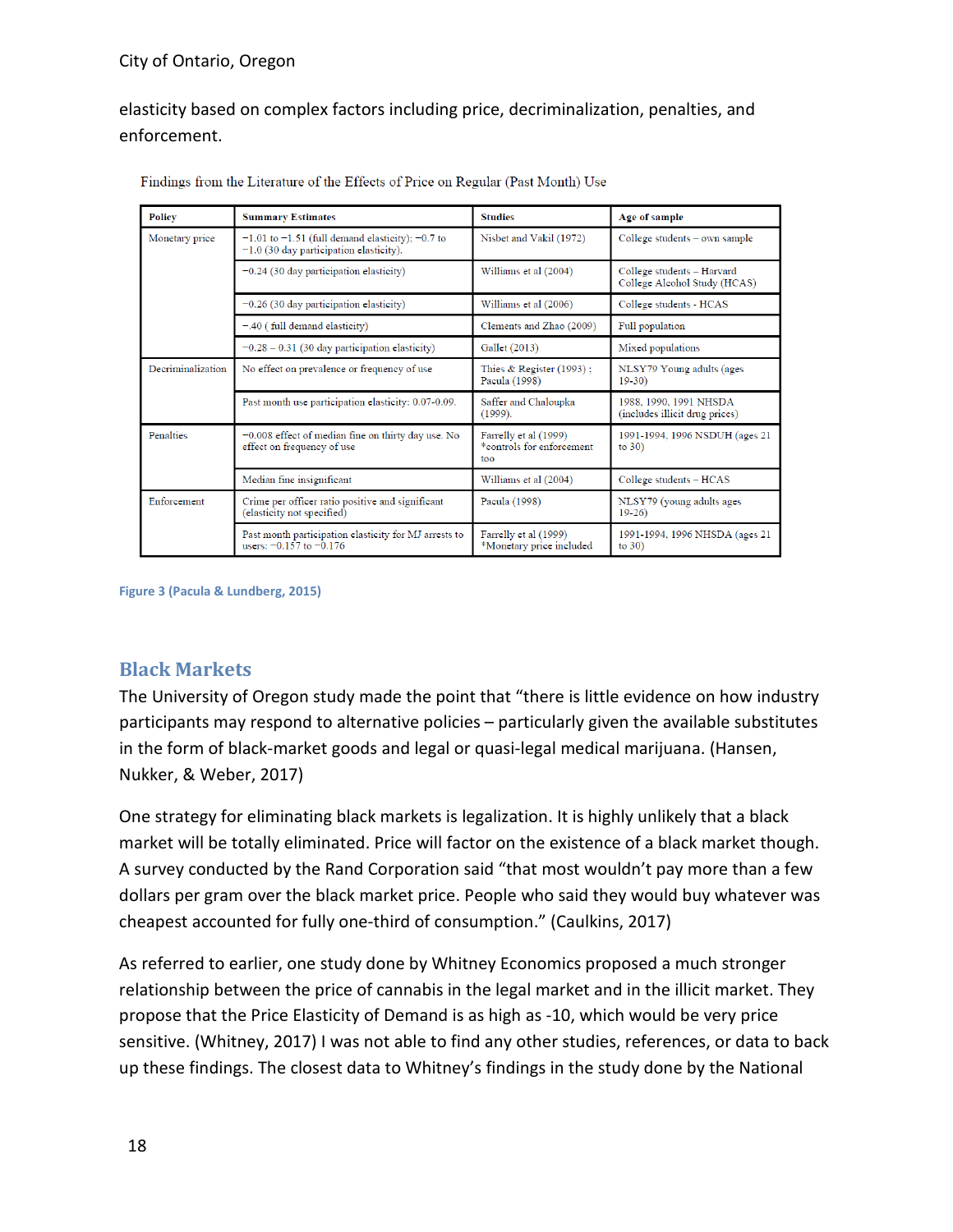Institutes of Health where they broke out a segment of heavy users and projected that population PED could be as high as -2.79. (Pacula & Lundberg, 2015)

Even at an elasticity of -10, taxation would not be counterproductive until going above 32% although revenues would be significantly less and lost business would likely go to the illicit market. This study is not substantiated by any academic studies. For purposes of demonstrating the impact of higher elasticities we have shown the price elasticity of demand at -10 and -2.6 on the chart below.



#### **Figure 4 Calculation of PED at -10**

Oregon has had problems with the production side of marijuana, that is to say, they have produced more than can be used within the state, and it is being illegally moved out of state. Washington's seed to sale tracking system seems to be the most practical way to account for the production of marijuana throughout the supply chain. Without a good tracking system and a known oversupply, a black market is very likely. Still, researchers on the subject say that we need to shut down black markets through law enforcement and keep prices on marijuana high enough to discourage abuse, and low enough to discourage black markets.

We believe also, that it should not be looked at as a binomial question with one alternative to keep prices low to eliminate black markets or the second alternative to raise taxes and accept the presence of black markets. Black markets should be dealt with and taxes should be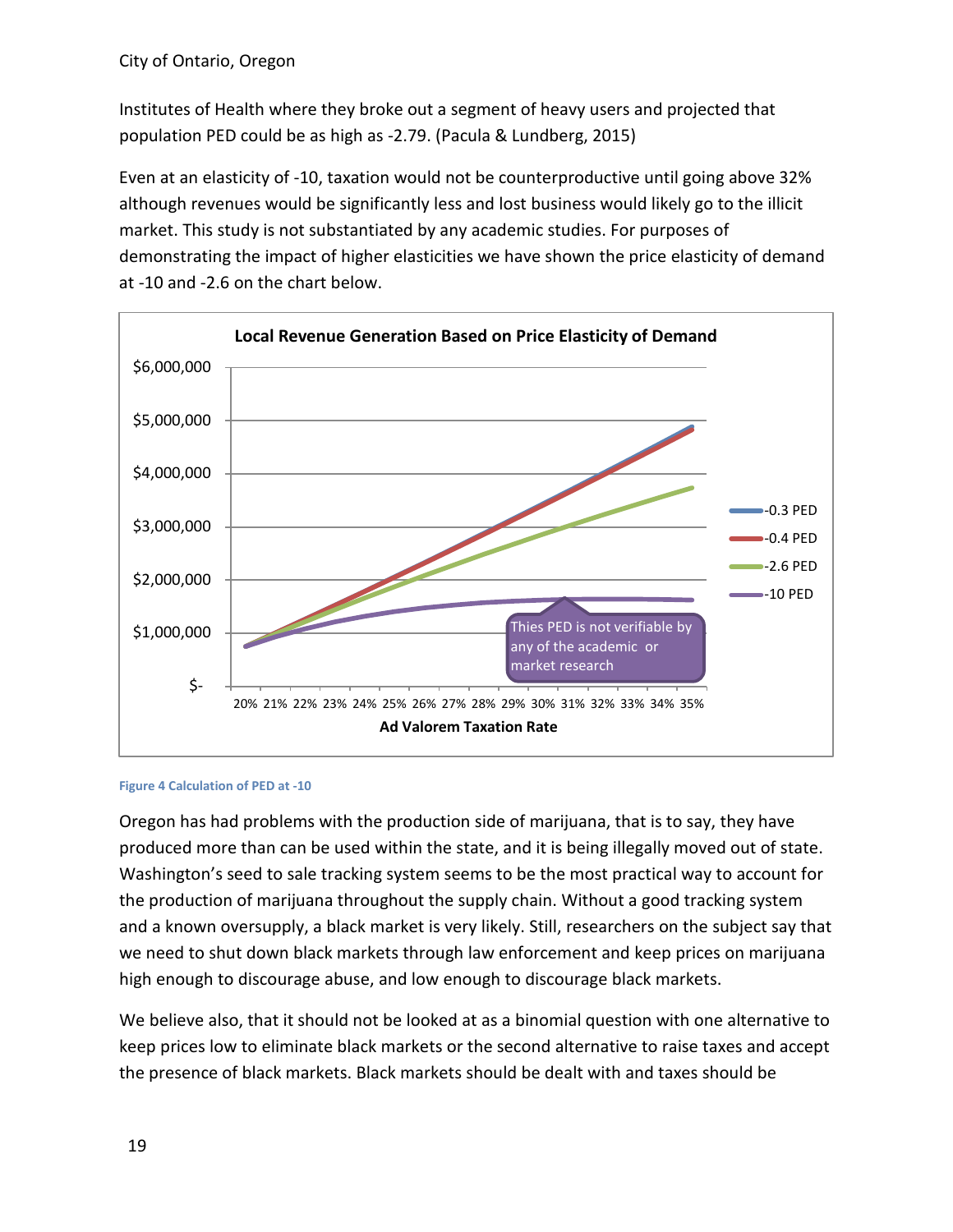collected to cover the externalities caused by the consumption of the manufactured goods, in this case marijuana.

# <span id="page-19-0"></span>**Communal Impacts**

Ontario has had marijuana in our community legally possessed when the state legislatively legalized the drug. We cannot point specifically to any observable impacts at the current level of presence in our community. With many new merchants, however, there is undoubtedly going to be, at the very least, increased traffic. There will be more people in our retail areas which brings more police and rescue calls.

There will be societal impacts for having cannabis in our community. "An early study after the adoption of decimalization policies experienced a 56% to 64% increase in marijuana involved emergency department episodes compared to states who did not adopt these policies." Additionally, this study showed a decline in the number of episodes for other illicit drugs. (Pacula & Lundberg, 2015) Caulkins makes an argument about the internalities of excessive marijuana use, that is to say the impact on the user's lives. "Marijuana is a dependenceinducing intoxicant that leads many users to systematically make bad decisions that harm themselves as well as third parties." "The phrase 'drugs hijack the brain' is sensationalistic, but not altogether wrong." (Caulkins, 2017)

# <span id="page-19-1"></span>**Conclusions**

It is difficult to tell precisely what the impact on consumer purchase will be. Nearly all of the studies indicate a elasticity between -.3 and -.6. A conservative estimate across the board would be -1 in our view.

Tax policies will need to be changed as acceptance broadens. Right now, though, the research shows that there is an opportunity to increase taxes without a significant impact on sales. The research indicates that an effective tax rate under 40% is within the area that consumers will absorb. Proof of this comes from Washington where the reduction in tax was largely not passed on to the consumers.

We have a limited amount of time to enjoy this boon in revenue. Normalization and acceptance are expected over time. The city should avoid programs or ongoing expenses that cannot be sustained after legalization across state lines. We do not have an estimate of how much of the revenue will remain after acceptance across state lines.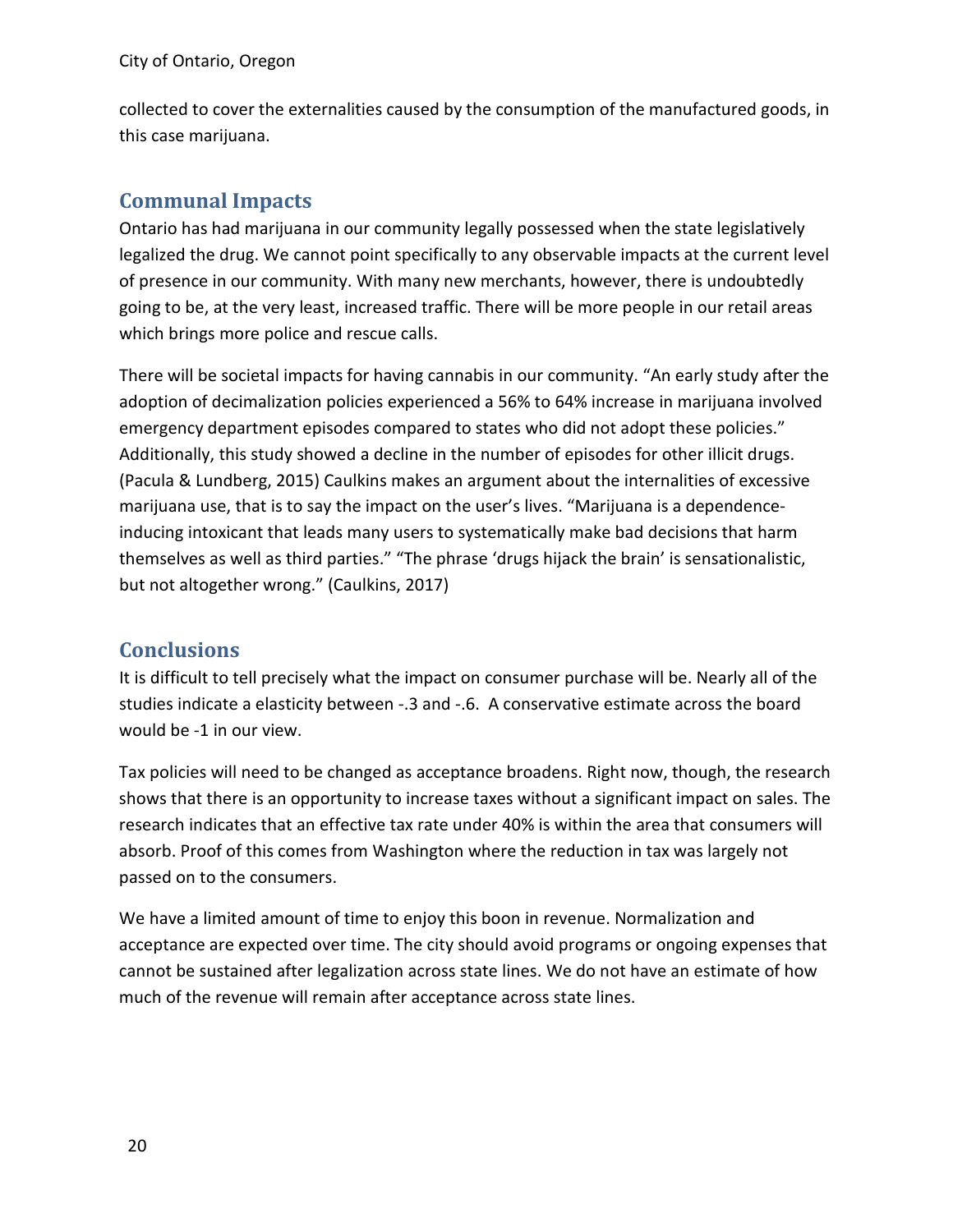# <span id="page-20-0"></span>**Proposals for Revenue**

Council has discussed several proposals for the tax revenue generated by additional taxes. They are outlined in a numbered list below for the purpose of this presentation.

- 1. Dedication of all marijuana tax revenue specifically by purpose and percentage.
- 2. Dedicate marijuana tax revenue beyond the approved 3% rate by purpose but not by percentage.
- 3. Dedicate marijuana tax revenue beyond the approved 3% rate specifically by purpose and only payments to the Public Employee Retirement System debt by minimum percentage.
- 4. No specific dedication of revenues in the enabling legislation. The budget committee, including the city council, will formulate the priorities together.

## <span id="page-20-1"></span>**Proposal 1**

The original idea and resolution proposed by Mayor Hill recommends that all revenue be dedicated by percentages. The associated revenue from a tax rate of 18% broken out by the proposed percentages would be as follows:

| <b>Purpose</b>                                    |          |      | 4,500,000 |
|---------------------------------------------------|----------|------|-----------|
| Roads, Water, Sewer, and Storm Drain              | 10% S    |      | 450,000   |
| Homeless, Veteran Housing, and Community Kitchens | 10%      | - \$ | 450,000   |
| Detectives for the Ontario Police Department      | $10\%$ S |      | 450,000   |
| Pay down PERS Obligation                          | 70% S    |      | 3,150,000 |

At this funding level, PERS could be paid off in less than 4 years.

# <span id="page-20-2"></span>**Proposal 2**

An amended resolution has been proposed by Councilors Crume, Capron, and Polomo proposes that revenue above and beyond the currently passed 3% be dedicated by purpose but not specifically by percentage.

## <span id="page-20-3"></span>**Proposal 3**

A proposal using multiple concepts from the city council could be to leave the first 3% unrestricted as it is now. The budget committee demonstrated its priority to pay down PERS in last year's budget cycle. A resolution suggested by council members would be to commit at least 50% of the additional revenue to pay down the City's PERS obligation. The additional 50% of the new revenue would be used for the priorities previously mentioned by the council. The budget committee will make recommendations for the use of the additional revenue.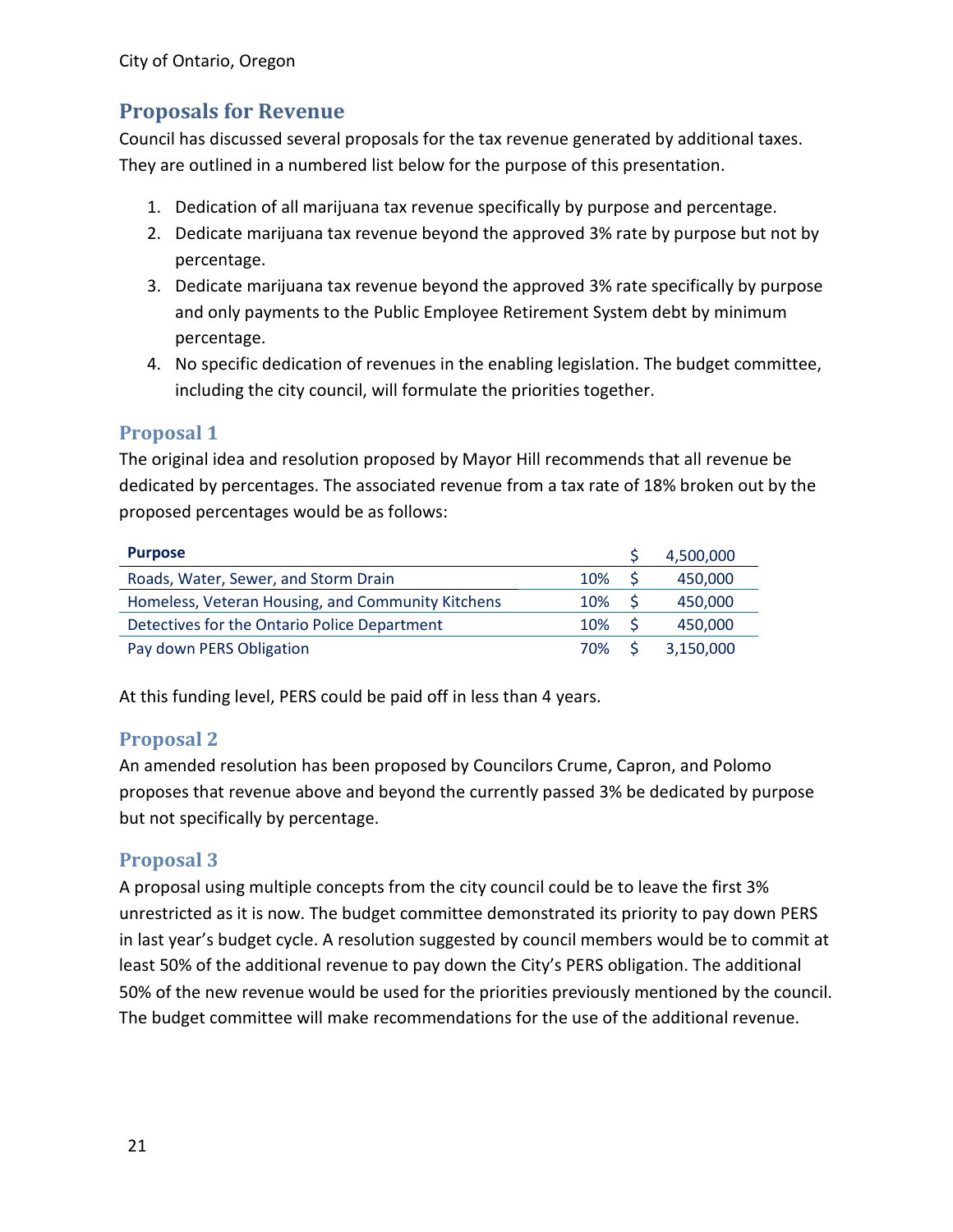| After first 3% Revenues of \$750,000                 | Percentage       | <b>Total Revenue</b> |
|------------------------------------------------------|------------------|----------------------|
| Purpose                                              | <b>Breakdown</b> | \$3,750,000          |
| Roads, Water, Sewer, Storm Drain, Homeless Services, |                  |                      |
| Veteran Housing, Community Kitchens, Police          |                  |                      |
| Detectives, Code Enforcement and Marijuana Education |                  |                      |
| for kids.                                            | 50%              | \$1,874,000          |
| Pay down PERS Obligation                             | $>50\%$          | \$1,876,000          |

The most recent PERS obligation for the city was valued at \$10.9 million. This estimation was done prior to the City setting up a side account, so we can expect the valuation to be just under \$10 million, assuming state investments recover from the weak beginning of the current year. As the council is well aware, from past budget discussions, being 100% funded with PERS would bring in an additional \$1 million to the general fund operating budget.

## <span id="page-21-0"></span>**Proposal 4**

Lastly, it has been discussed that it should be the role of the budget committee, which includes the City Council, to designate priorities through the normal budget process for the entire amount. The proposed percentages have not been vetted by the city council or budget committee. This fits with past practice of re-convening the budget committee to make decisions together on the priorities of the City. The disadvantage is that the bill must be submitted by next week to be considered in this state legislative session. It is entirely likely though that the bill will be reworded, reworked, and will look very different as it goes through the process. Comments on the bill can be considered throughout the legislative session. The budget committee will meet on January 29, 2019.

# <span id="page-21-1"></span>**Recommendations**

- 1. Ontario has a limited amount of time in which we will receive a significant boon of revenues. We must wisely invest this in our community to better ourselves for the future when acceptance is the norm across states.
- 2. After review of the economic studies, the City Manager recommends that the council approve a resolution requesting the State Legislature to allow a local option tax on marijuana up to 18%.
- 3. Approve Proposal 3 The City Manager recommends proposal 3 which represents a combination of ideas and concessions from members of the city council.
- 4. Law enforcement should continue to focus on the elimination of black market sales of marijuana.